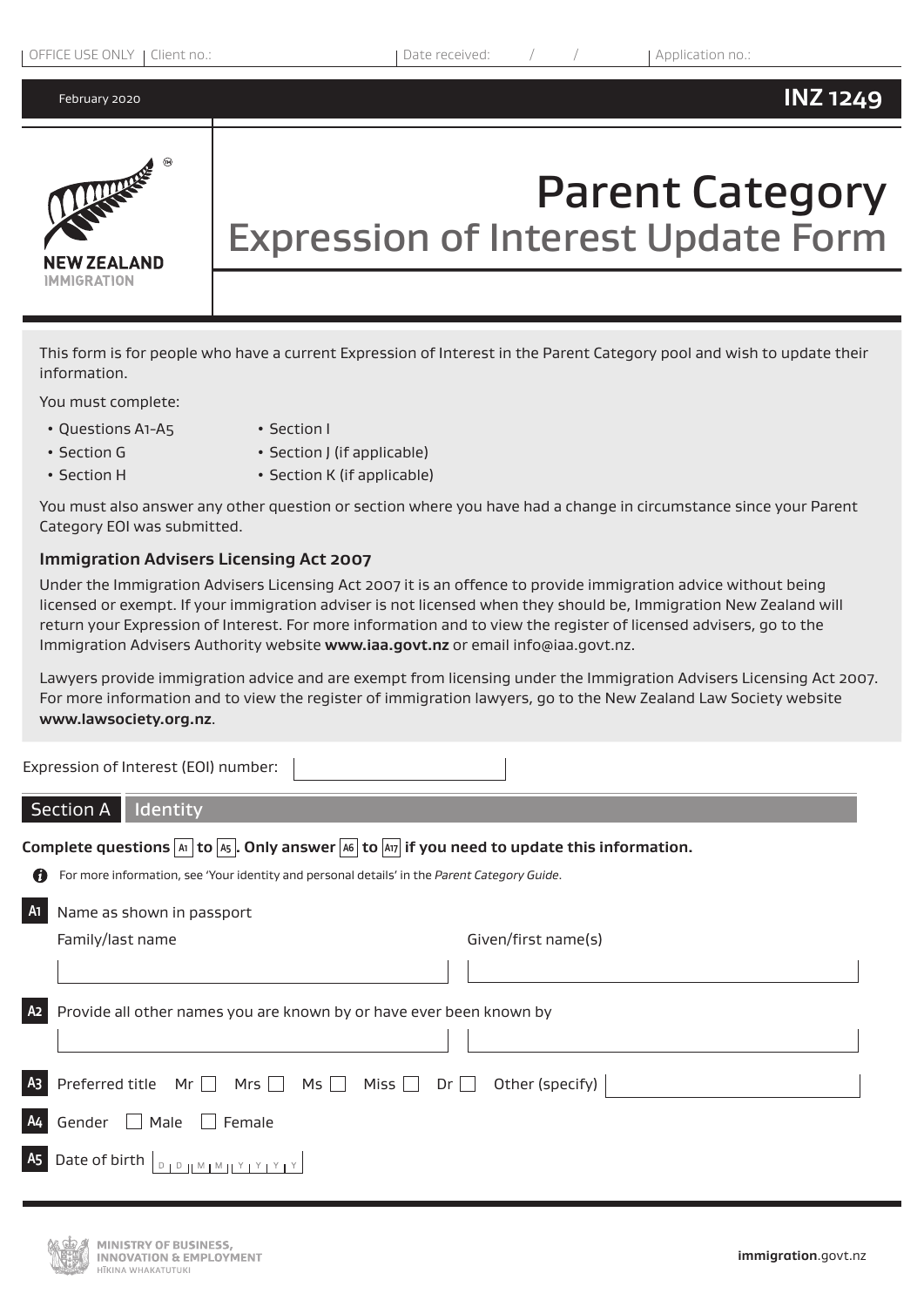| А6 | Details of all passports held.                                                                                                                                                                                                                                                                                                                                                                                                                |
|----|-----------------------------------------------------------------------------------------------------------------------------------------------------------------------------------------------------------------------------------------------------------------------------------------------------------------------------------------------------------------------------------------------------------------------------------------------|
|    | Passport 1                                                                                                                                                                                                                                                                                                                                                                                                                                    |
|    | Number<br>Country                                                                                                                                                                                                                                                                                                                                                                                                                             |
|    | Expiry date  <br>$\begin{array}{c c} \mathbf{D} & \mathbf{D} & \mathbf{D} & \mathbf{M} & \mathbf{M} & \mathbf{M} & \mathbf{M} & \mathbf{M} & \mathbf{M} & \mathbf{M} & \mathbf{M} & \mathbf{M} & \mathbf{M} & \mathbf{M} & \mathbf{M} & \mathbf{M} & \mathbf{M} & \mathbf{M} & \mathbf{M} & \mathbf{M} & \mathbf{M} & \mathbf{M} & \mathbf{M} & \mathbf{M} & \mathbf{M} & \mathbf{M} & \mathbf{M} & \mathbf{M} & \mathbf{M} & \mathbf{M} & \$ |
|    | Given/first name(s) as shown in passport<br>Family/last name as shown in passport                                                                                                                                                                                                                                                                                                                                                             |
|    |                                                                                                                                                                                                                                                                                                                                                                                                                                               |
|    | Passport 2                                                                                                                                                                                                                                                                                                                                                                                                                                    |
|    | Country<br>Number                                                                                                                                                                                                                                                                                                                                                                                                                             |
|    | Expiry date $\lfloor_{D_1D_2\rfloor M_1M_1\rfloor Y_1Y_1Y_1Y_1}\rfloor$ Issue date $\lfloor_{D_1D_1\lfloor M_1M_1\rfloor Y_1Y_1Y_1Y_1}\rfloor$ Place of issue                                                                                                                                                                                                                                                                                 |
|    | Given/first name(s) as shown in passport<br>Family/last name as shown in passport                                                                                                                                                                                                                                                                                                                                                             |
|    |                                                                                                                                                                                                                                                                                                                                                                                                                                               |
|    | Passport 3                                                                                                                                                                                                                                                                                                                                                                                                                                    |
|    | Country<br>Number                                                                                                                                                                                                                                                                                                                                                                                                                             |
|    | Expiry date $ _{\mathbb{D}_1\mathbb{D}_1(M_1M_1)Y_1Y_1Y_1Y_1} \mathbb{D}_2$ issue date $ _{\mathbb{D}_1\mathbb{D}_1(M_1M_1)Y_1Y_1Y_1Y_1} \mathbb{D}_3$ Place of issue                                                                                                                                                                                                                                                                         |
|    | Given/first name(s) as shown in passport<br>Family/last name as shown in passport                                                                                                                                                                                                                                                                                                                                                             |
|    |                                                                                                                                                                                                                                                                                                                                                                                                                                               |
| A7 | List all countries, including all countries of citizenship, you have lived in for a total of 12 months or more in the<br>last 10 years. Include all countries where your stay has been broken by any departures. Start with the country<br>that you live in now.                                                                                                                                                                              |
|    | Country<br>From $ $<br>To<br>$M_1M_{11}$<br>NOW                                                                                                                                                                                                                                                                                                                                                                                               |
|    | Country<br>From                                                                                                                                                                                                                                                                                                                                                                                                                               |
|    | Country<br>From $\begin{bmatrix} M_1M_1Y_1Y \end{bmatrix}$ To $\begin{bmatrix} M_1M_1Y_1Y \end{bmatrix}$                                                                                                                                                                                                                                                                                                                                      |
|    | Country<br>From $\begin{bmatrix} M & N & N \\ N & N & N \end{bmatrix}$ To $\begin{bmatrix} M & N & N \\ N & N & N \end{bmatrix}$                                                                                                                                                                                                                                                                                                              |
|    | Country<br>From $ _{M_1M_2Y_1Y}$ To $ _{M_1M_1Y_1Y}$                                                                                                                                                                                                                                                                                                                                                                                          |
|    | Country<br>From $\begin{bmatrix} M_1M_1Y_1Y \end{bmatrix}$ To $\begin{bmatrix} M_1M_1Y_1Y \end{bmatrix}$                                                                                                                                                                                                                                                                                                                                      |
|    | Country<br>From $\begin{bmatrix} M_1M_1Y_1Y \end{bmatrix}$ To $\begin{bmatrix} M_1M_1Y_1Y \end{bmatrix}$                                                                                                                                                                                                                                                                                                                                      |

| From $ _{M_1M_1 Y_1Y} $ To $ _{M_1M_1 Y_1Y} $ Country $ $                                                                                                                                                           |  |
|---------------------------------------------------------------------------------------------------------------------------------------------------------------------------------------------------------------------|--|
| From $ _{M_1M_1 Y_1Y}$ To $ _{M_1M_1 Y_1Y}$ Country                                                                                                                                                                 |  |
| From $\left[\begin{array}{c c c c} \mathbb{N}_{1} & \mathbb{N}_{1} & \mathbb{N}_{1} \end{array}\right]$ To $\left[\begin{array}{c c c} \mathbb{N}_{1} & \mathbb{N}_{1} & \mathbb{N}_{1} \end{array}\right]$ Country |  |
| From $ _{M_1M_1 Y_1Y}$ To $ _{M_1M_1 Y_1Y}$ Country                                                                                                                                                                 |  |
| From $ _{M_1M_1 Y_1Y} $ To $ _{M_1M_1 Y_1Y} $ Country $ $                                                                                                                                                           |  |
| From $ _{M_1M_1 Y_1Y} $ To $ _{M_1M_1 Y_1Y} $ Country $ $                                                                                                                                                           |  |

**2** – Parent Category Expression of Interest Update Form – February 2020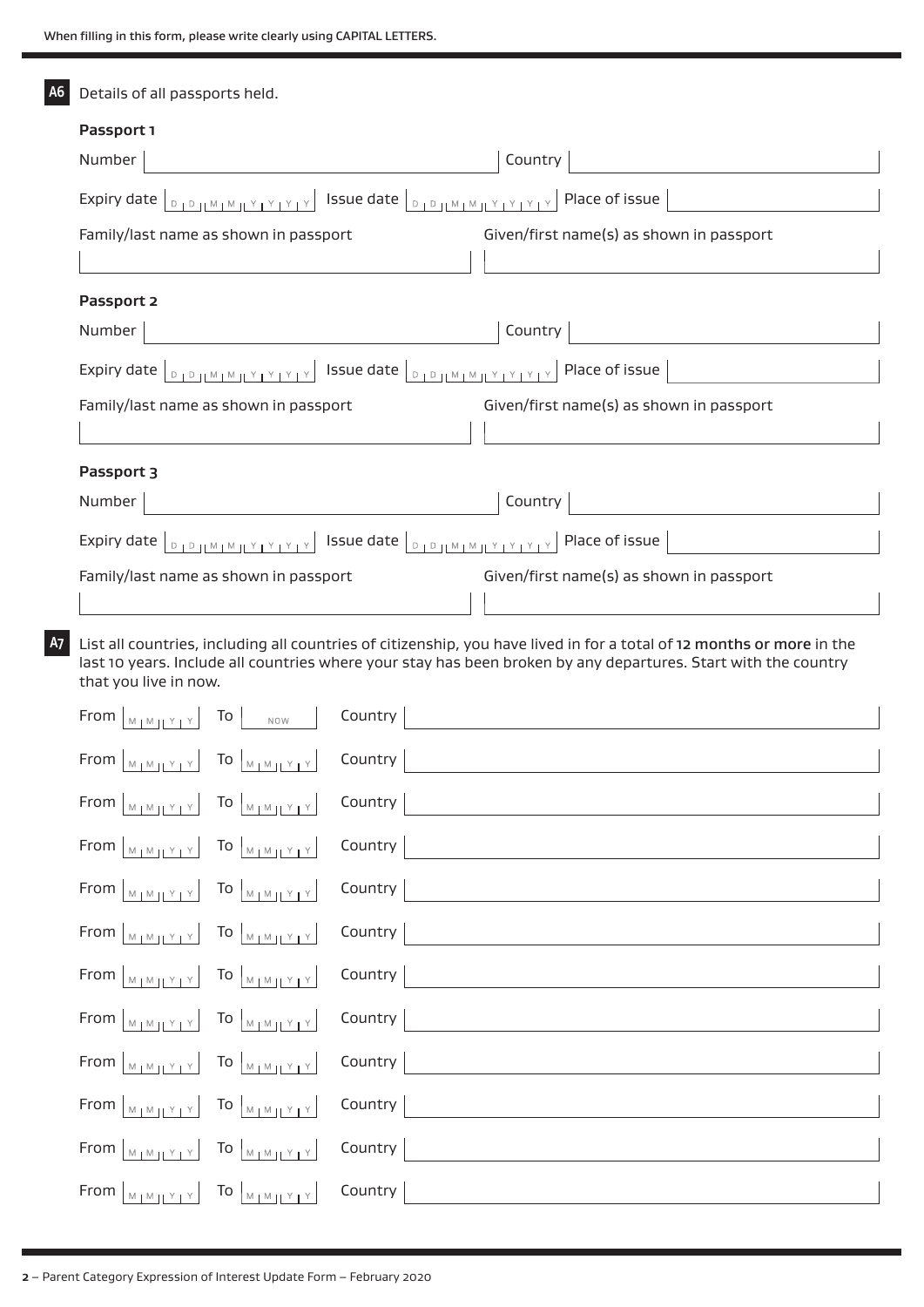**A8** Provide your residential address and contact details (do not use your adviser's address). This is considered your permanent place of residence for tax purposes.

|     | Address                                                                                                                                                                                                                                                                      |  |  |
|-----|------------------------------------------------------------------------------------------------------------------------------------------------------------------------------------------------------------------------------------------------------------------------------|--|--|
|     |                                                                                                                                                                                                                                                                              |  |  |
|     | Telephone (daytime)<br>Telephone (evening)                                                                                                                                                                                                                                   |  |  |
|     | Email<br>Fax                                                                                                                                                                                                                                                                 |  |  |
| A9  | Provide your mailing address if this is different to your residential address (do not use your adviser's address).<br>If you are in New Zealand and list a New Zealand address, this will be your New Zealand address for the purpose of the New Zealand<br>Immigration Act. |  |  |
|     | Number and street name/PO Box                                                                                                                                                                                                                                                |  |  |
|     | Suburb                                                                                                                                                                                                                                                                       |  |  |
|     | City, PIN/ZIP code                                                                                                                                                                                                                                                           |  |  |
|     | Country                                                                                                                                                                                                                                                                      |  |  |
| A10 | If your residential address is in New Zealand, also provide your last residential address in your main country<br>of citizenship.                                                                                                                                            |  |  |
|     | Number and street name/PO Box                                                                                                                                                                                                                                                |  |  |
|     | Suburb                                                                                                                                                                                                                                                                       |  |  |
|     | City, PIN/ZIP code                                                                                                                                                                                                                                                           |  |  |
|     | Country                                                                                                                                                                                                                                                                      |  |  |
| A11 | Name and address for communication about this Expression of Interest (EOI).                                                                                                                                                                                                  |  |  |
|     | $\Box$  A9  or $\Box$  A10  or $\Box$ Other<br>A8<br>Same as address at $\Box$<br>or                                                                                                                                                                                         |  |  |
|     | Name of contact person                                                                                                                                                                                                                                                       |  |  |
|     |                                                                                                                                                                                                                                                                              |  |  |
|     | Organisation name (if applicable) and address                                                                                                                                                                                                                                |  |  |
|     |                                                                                                                                                                                                                                                                              |  |  |
|     | New Zealand Business Number (for New Zealand businesses only)<br>For help search: www.nzbn.govt.nz                                                                                                                                                                           |  |  |
|     | Telephone (daytime)<br>Telephone (evening)                                                                                                                                                                                                                                   |  |  |
|     | Email<br>Fax                                                                                                                                                                                                                                                                 |  |  |
| A12 | Do you authorise the person stated at $\boxed{4\pi}$ to act on your behalf? $\Box$ Yes $\Box$ No                                                                                                                                                                             |  |  |
| A13 | What is your preferred means of communication in relation to this EOI?<br>Email<br>Letter                                                                                                                                                                                    |  |  |
|     | If you prefer to be contacted by email, what email address do you want communications sent to?                                                                                                                                                                               |  |  |
|     | Email address given at $\boxed{AB}$ or $\boxed{ }$ Email address given at $\boxed{AB}$ or $\boxed{ }$ Email address given below.                                                                                                                                             |  |  |
|     |                                                                                                                                                                                                                                                                              |  |  |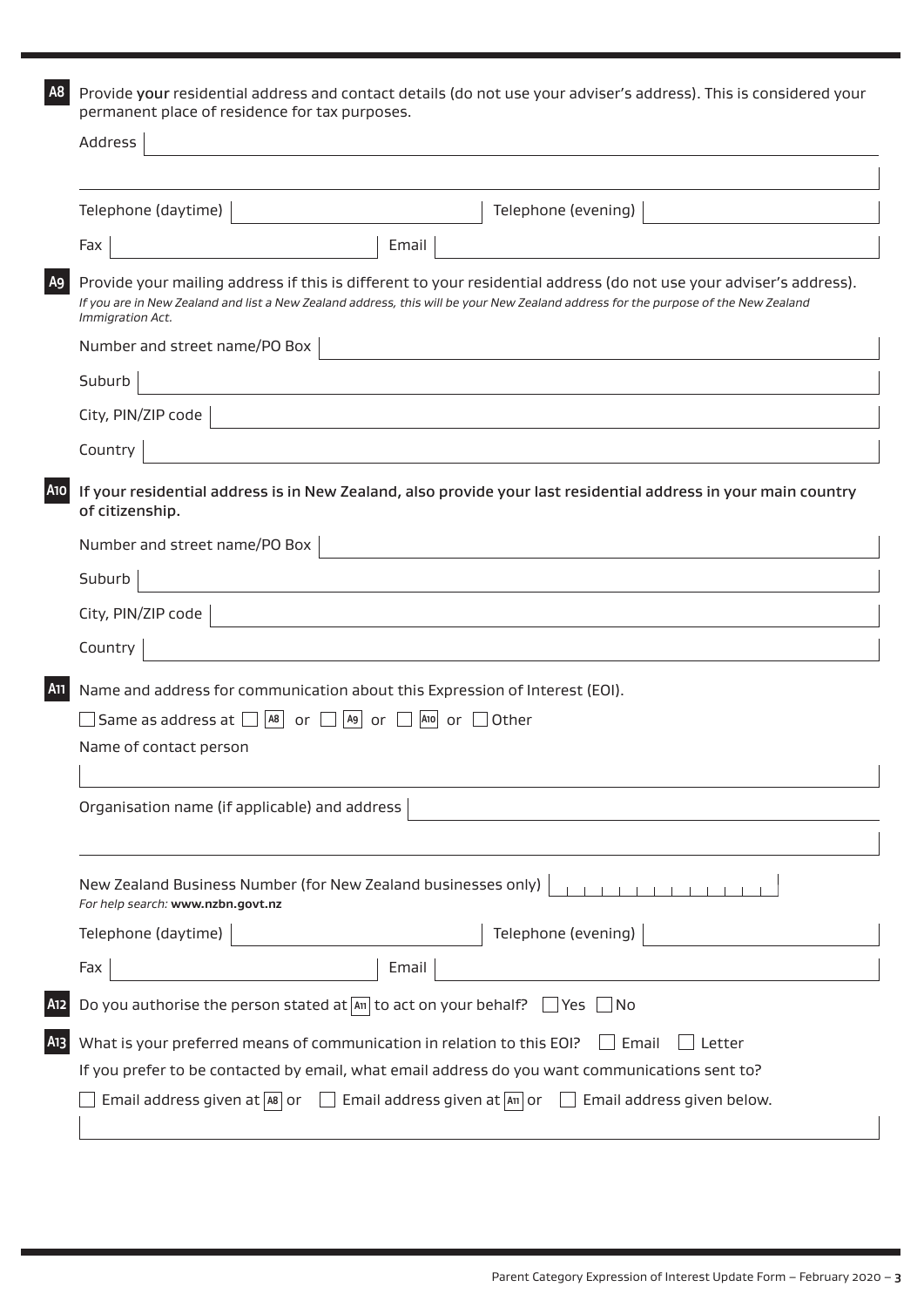| A14                   | Do you authorise all other licensed immigration advisers or persons exempt from licensing who work for the<br>organisation named at $\vert$ and to act on your behalf (if applicable)?                                                                          |  |  |
|-----------------------|-----------------------------------------------------------------------------------------------------------------------------------------------------------------------------------------------------------------------------------------------------------------|--|--|
|                       | Yes Note: the person identified at $ \text{All}$ will receive all communication from Immigration New Zealand.<br>$\Box$ N0 Only the person indicated at $\vert$ A11 $\vert$ may act on my behalf.                                                               |  |  |
| A <sub>15</sub>       | Have you received immigration advice on this EOI?                                                                                                                                                                                                               |  |  |
| n                     | You can find a definition of immigration advice at www.immigration.govt.nz/advice.                                                                                                                                                                              |  |  |
|                       | Yes Make sure that your immigration adviser completes Section J: Immigration adviser's details.                                                                                                                                                                 |  |  |
|                       | $\Box$ No                                                                                                                                                                                                                                                       |  |  |
| A <sub>16</sub>       | What is your current partnership status? (Select only one)                                                                                                                                                                                                      |  |  |
|                       | Single<br>Separated<br>Partner/De facto<br>Divorced<br>Engaged<br>Married/in civil union<br>Widowed                                                                                                                                                             |  |  |
|                       | Note: If you have a partner it is important to declare at $ AB $ whether they are to be included in this Expression of Interest or not.                                                                                                                         |  |  |
| A17                   | Do you meet the minimum requirements for recognition of partnerships?<br><b>No</b><br>Yes                                                                                                                                                                       |  |  |
| a                     | Refer to the Parent Category Guide (INZ 1207) under Partner in the section 'Summary of Terms'.                                                                                                                                                                  |  |  |
| A <sub>1</sub> 8      | Will your partner be included in your Expression of Interest? $\Box$ Yes<br>No                                                                                                                                                                                  |  |  |
|                       | Please note that if you have a partner who is eligible to be included in your Expression of Interest, but you do<br>not include them, they will not be eligible for residence based on your partnership later on, even if you become<br>a New Zealand resident. |  |  |
|                       | Partners are considered eligible for inclusion in an EOI even if it appears that your sponsor (or sponsors) may not<br>meet the income requirement to sponsor multiple Parent category applicants.                                                              |  |  |
|                       |                                                                                                                                                                                                                                                                 |  |  |
|                       | <b>Section B</b><br>Partner's identity                                                                                                                                                                                                                          |  |  |
|                       | Fill out this section if you need to update details about your partner.                                                                                                                                                                                         |  |  |
|                       | For more information, see 'Partner's identity and personal details' in the Parent Category Guide.                                                                                                                                                               |  |  |
| <b>B</b> <sub>1</sub> |                                                                                                                                                                                                                                                                 |  |  |
|                       | Partner's name as shown in passport<br>Family/last name<br>Given/first name(s)                                                                                                                                                                                  |  |  |
|                       |                                                                                                                                                                                                                                                                 |  |  |
|                       |                                                                                                                                                                                                                                                                 |  |  |
| <b>B2</b>             | Provide all other names your partner is known by or has ever been known by                                                                                                                                                                                      |  |  |
|                       |                                                                                                                                                                                                                                                                 |  |  |
| B <sub>3</sub>        | Partner's preferred title $Mr \Box$ Mrs $\Box$ Ms $\Box$<br>Miss [<br>$\Box$ Dr $\Box$ other (specify)                                                                                                                                                          |  |  |
| <b>B4</b>             | Partner's gender □ Male<br>$\Box$ Female                                                                                                                                                                                                                        |  |  |
| <b>B6</b>             | Partner's country of birth                                                                                                                                                                                                                                      |  |  |
|                       | Partner's place of birth (ie town, city, or province)                                                                                                                                                                                                           |  |  |
| <b>B7</b>             | Provide your partner's birth certificate number and the name of the issuing authority.                                                                                                                                                                          |  |  |
|                       | Birth certificate number                                                                                                                                                                                                                                        |  |  |
|                       | <u> 1989 - Johann Stoff, Amerikaansk politiker (</u><br>Name of the issuing authority                                                                                                                                                                           |  |  |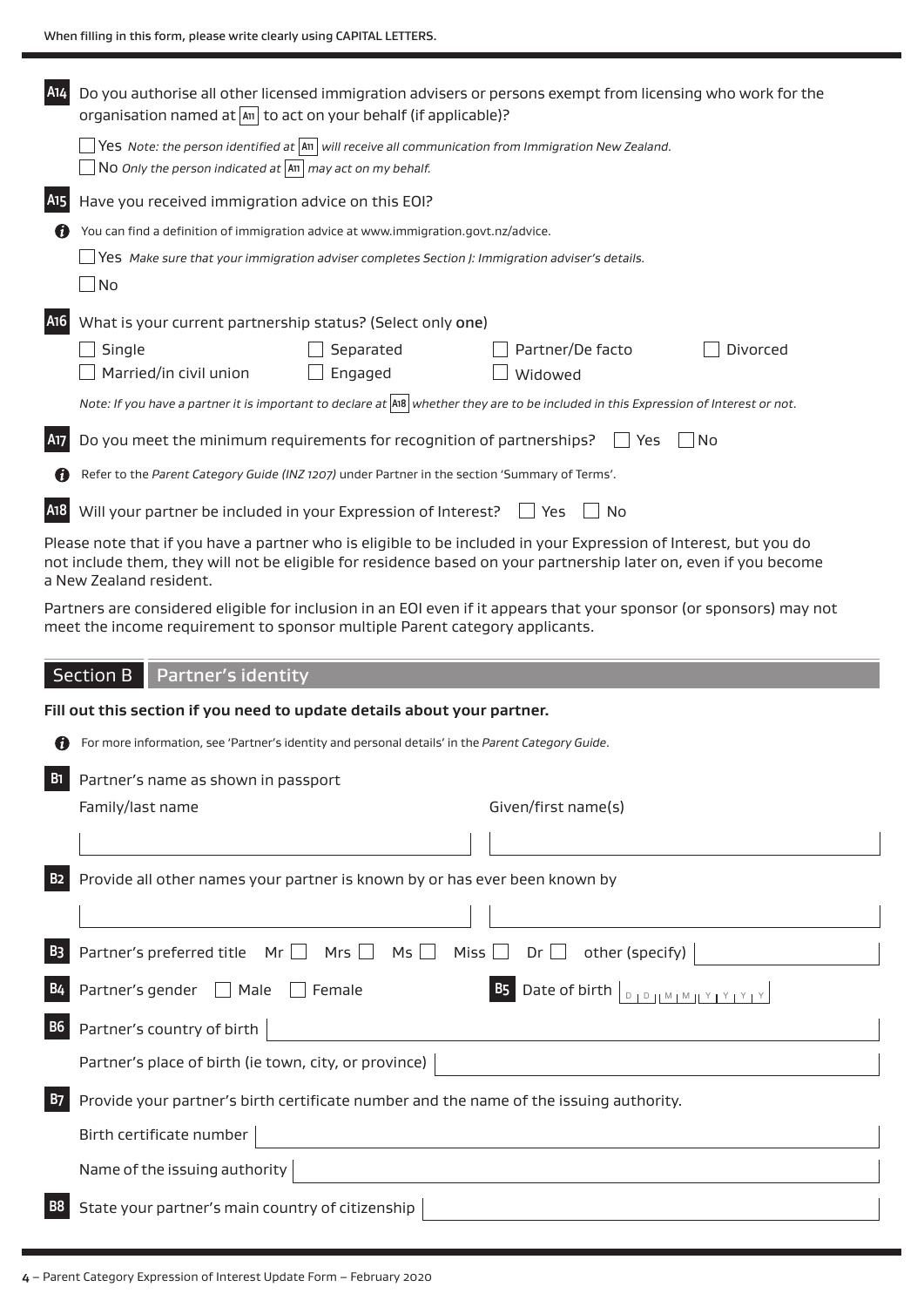|  |  |  | B9 List any other citizenships your partner holds |  |  |  |
|--|--|--|---------------------------------------------------|--|--|--|
|--|--|--|---------------------------------------------------|--|--|--|

| Country                                                                                                                                                                                                                                  |
|------------------------------------------------------------------------------------------------------------------------------------------------------------------------------------------------------------------------------------------|
| Expiry date $\lfloor_{\square_1\square_1 M_1M_1 Y_1Y_1Y_1Y_1} \rfloor$ Issue date $\lfloor_{\square_1\square_1 M_1M_1 Y_1Y_1Y_1Y_1} \rfloor$<br>Place of issue                                                                           |
| Given/first name(s) as shown in passport                                                                                                                                                                                                 |
|                                                                                                                                                                                                                                          |
|                                                                                                                                                                                                                                          |
| Country                                                                                                                                                                                                                                  |
| Place of issue                                                                                                                                                                                                                           |
| Given/first name(s) as shown in passport                                                                                                                                                                                                 |
|                                                                                                                                                                                                                                          |
|                                                                                                                                                                                                                                          |
| Country                                                                                                                                                                                                                                  |
| <b>DIDJIMIMIYIYIYIY</b> Issue date <b>DIDJIMIMIYIYIYIY</b><br>Place of issue                                                                                                                                                             |
| Given/first name(s) as shown in passport                                                                                                                                                                                                 |
|                                                                                                                                                                                                                                          |
|                                                                                                                                                                                                                                          |
|                                                                                                                                                                                                                                          |
| Country                                                                                                                                                                                                                                  |
|                                                                                                                                                                                                                                          |
| Country                                                                                                                                                                                                                                  |
|                                                                                                                                                                                                                                          |
| National ID number or other unique identifier that was issued to you by any government.<br>Country                                                                                                                                       |
|                                                                                                                                                                                                                                          |
|                                                                                                                                                                                                                                          |
| List all countries, including all countries of citizenship, your partner has lived in for a total of 12 months or more<br>in the last 10 years. Include all countries where their stay has been broken by any departures. Start with the |
|                                                                                                                                                                                                                                          |
|                                                                                                                                                                                                                                          |
|                                                                                                                                                                                                                                          |
|                                                                                                                                                                                                                                          |
|                                                                                                                                                                                                                                          |
|                                                                                                                                                                                                                                          |
|                                                                                                                                                                                                                                          |
|                                                                                                                                                                                                                                          |
|                                                                                                                                                                                                                                          |
|                                                                                                                                                                                                                                          |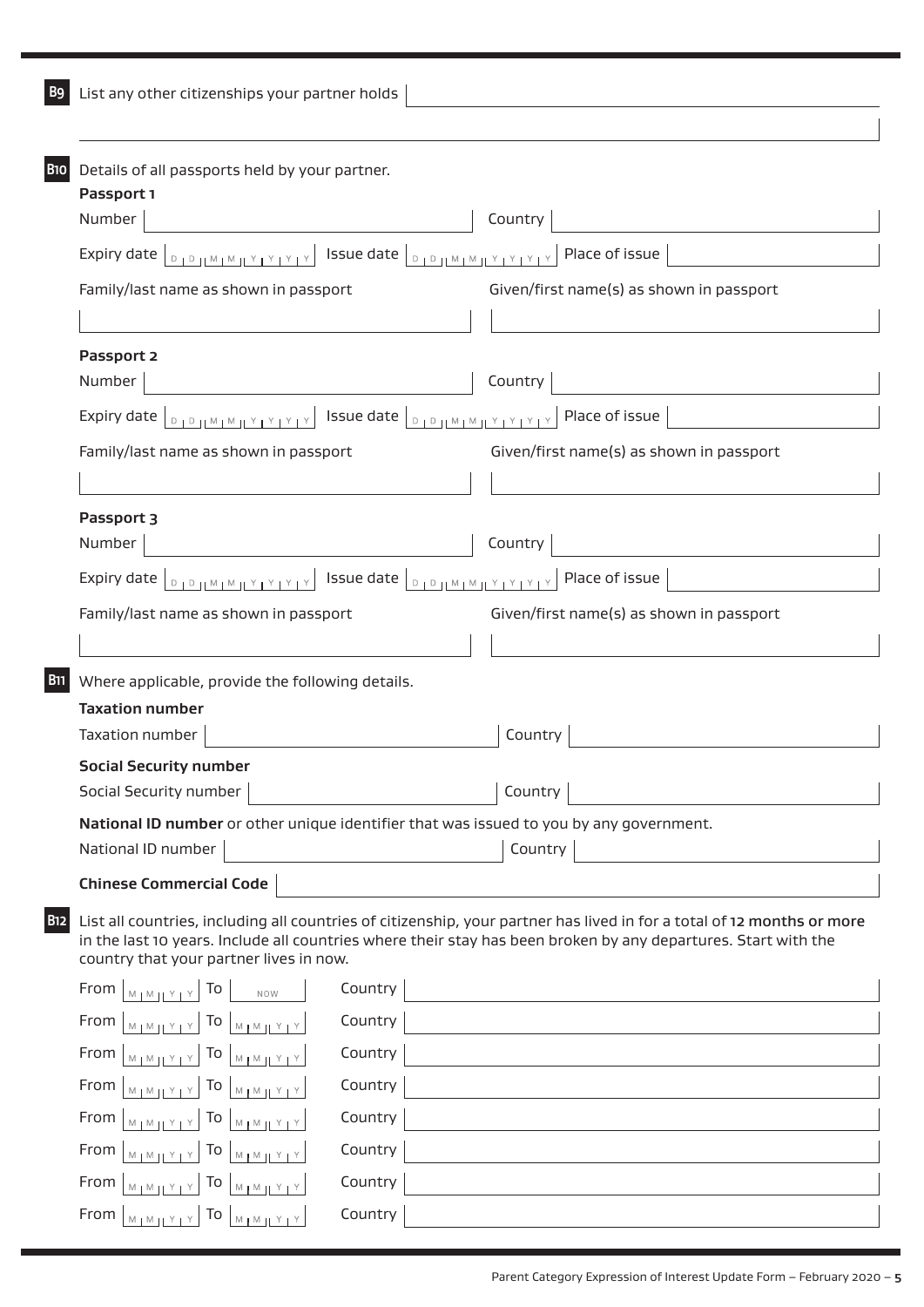# Section C | Character requirements

**Fill out this section if you need to update Character information.**

**In this section we need to confirm that you and any partner are of good character. This is a prerequisite of the Parent Category.**

**Questions C1 to C9 relate to sections 15 and 16 of the Immigration Act 2009 (persons prohibited from being granted a resident visa). People described in sections 15 and 16 of the Immigration Act 2009 cannot ordinarily be granted residence in New Zealand.**

Questions **C10** to  $\overline{C_0}$  relate to other character requirements. People described in questions  $\overline{C_0}$  to  $\overline{C_2}$  require **a character waiver to be granted residence.** 

**If you do not have a partner who you are including in this Expression of Interest, answer each question for yourself only.**

|                           | yourself only.                                                                                                                                                                                                                                                                                                                      |
|---------------------------|-------------------------------------------------------------------------------------------------------------------------------------------------------------------------------------------------------------------------------------------------------------------------------------------------------------------------------------|
|                           | For more information, see 'Character requirements' in the Parent Category Guide.                                                                                                                                                                                                                                                    |
| C1                        | Have you or your partner ever been sentenced to imprisonment for a term of five years or more (including<br>any suspended sentences or any expunged criminal records)?<br>$\Box$ Yes $\Box$ No                                                                                                                                      |
| C <sub>2</sub>            | Have you or your partner been sentenced to imprisonment for a term of 12 months or more within the last<br>10 years (including any suspended sentences or any expunged criminal records)?<br>Yes $\Box$ No                                                                                                                          |
| $C_3$                     | Are you or your partner subject to a period of prohibition under the Immigration Act 2009? $\Box$ Yes<br>  No                                                                                                                                                                                                                       |
| C <sub>4</sub>            | Have you or your partner ever been deported from any country, excluding New Zealand? $\Box$ Yes $\Box$ No                                                                                                                                                                                                                           |
| $\mathsf{G}_{\mathsf{S}}$ | Have you or your partner been involved in any terrorist activities or supported similar violent activities?<br>$\Box$ Yes $\Box$ No                                                                                                                                                                                                 |
| C6                        | Have you or your partner been a member of, or belonged to, any terrorist group? $\Box$ Yes<br>l No                                                                                                                                                                                                                                  |
| C <sub>7</sub>            | Have you or your partner been involved in any drug trading or trafficking? $\Box$ Yes $\Box$ No                                                                                                                                                                                                                                     |
| C8                        | Have you or your partner been a member of, or belonged to, any group with criminal objectives? $\Box$ Yes<br>No                                                                                                                                                                                                                     |
| C <sub>9</sub>            | Have you or your partner been a member of, or belonged to, any group that has engaged in or supported<br>criminal activities?<br>$\Box$ Yes $\Box$ No                                                                                                                                                                               |
|                           | If you answered Yes to any of questions $\alpha$ to $\alpha$ , you must provide a full explanation about the<br>surrounding circumstances. If, having considered your explanation, INZ assesses that you are a person<br>to whom sections 15 and 16 of the Immigration Act applies, you will not be invited to apply for residence. |
|                           |                                                                                                                                                                                                                                                                                                                                     |
|                           |                                                                                                                                                                                                                                                                                                                                     |
|                           |                                                                                                                                                                                                                                                                                                                                     |
| C <sub>10</sub>           | Are you or your partner currently under investigation, or wanted, by any law enforcement agency in any country?<br>$\Box$ Yes $\Box$ No                                                                                                                                                                                             |
| C <sub>11</sub>           | Have you or your partner ever been convicted or found guilty of any offence(s) against the law in any country<br>(including convictions that resulted in a suspended sentence or any expunged criminal records)?<br>No<br>Yes                                                                                                       |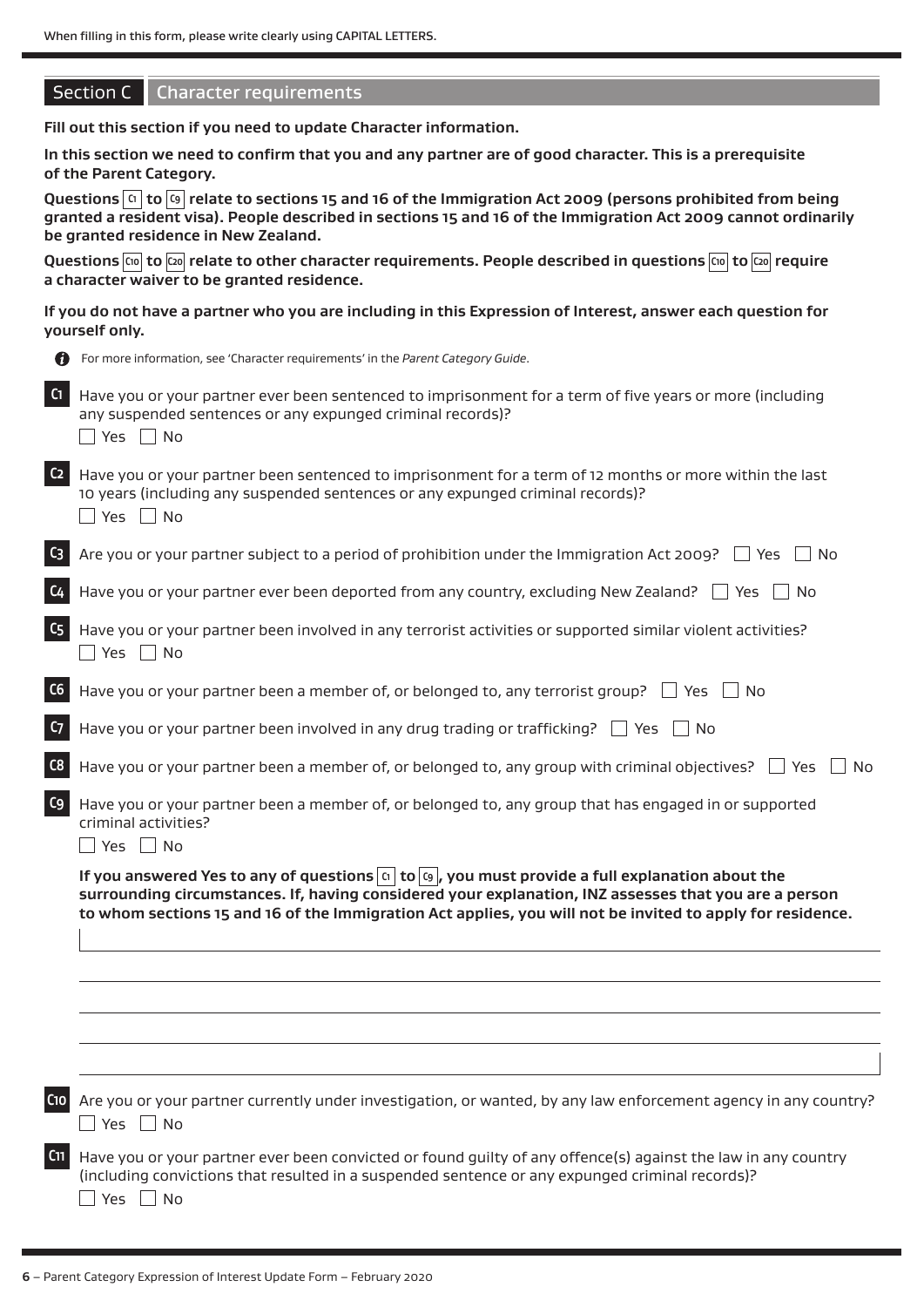| C12             | Have you or your partner been convicted of an offence (including a traffic offence), committed within the last<br>five years, involving dangerous driving, driving having consumed excessive alcohol (including drunk driving and<br>driving with a blood or breath alcohol content in excess of a specified limit) or driving having consumed drugs<br>(including convictions that resulted in a suspended sentence or any expunged criminal records)?<br>$\Box$ Yes $\Box$ No |
|-----------------|---------------------------------------------------------------------------------------------------------------------------------------------------------------------------------------------------------------------------------------------------------------------------------------------------------------------------------------------------------------------------------------------------------------------------------------------------------------------------------|
| C <sub>13</sub> | Have you or your partner ever been charged with any offence against the law in any country? $\Box$ Yes<br>$\Box$ No                                                                                                                                                                                                                                                                                                                                                             |
| C <sub>14</sub> | Have you or your partner ever been refused entry to any country, excluding New Zealand?<br>l Yes<br>No                                                                                                                                                                                                                                                                                                                                                                          |
| C <sub>15</sub> | Have you or your partner ever been refused a visa/permit for any country, excluding New Zealand?<br>$\Box$ Yes $\Box$ No                                                                                                                                                                                                                                                                                                                                                        |
| C <sub>16</sub> | Have you or your partner been involved in any people trafficking? $\Box$ Yes $\Box$ No                                                                                                                                                                                                                                                                                                                                                                                          |
| C17             | Have you or your partner been a member of, or belonged to, any group of people that had/has objectives<br>or principles based on hostility against people or groups of people on the basis of colour, race, ethnic or<br>national origins?<br>$\Box$ Yes $\Box$ No                                                                                                                                                                                                              |
| C <sub>18</sub> | Have you or your partner been a member of, or belonged to, any group of people that had/has objectives or<br>principles based on an assumption that persons of a particular race or colour are inherently inferior or superior<br>to other races or colours?<br>$\Box$ Yes $\Box$ No                                                                                                                                                                                            |
| C19             | Have you or your partner, in the course of applying for a New Zealand visa, made any statement or provided any<br>information, evidence, or submission that was false, misleading or forged, or withheld material information?<br>$\Box$ Yes $\Box$ No                                                                                                                                                                                                                          |
| C <sub>20</sub> | Have you or your partner, in supporting any application by another person for a New Zealand visa, made any<br>statement or provided any information, evidence, or submission that was false, misleading, or forged?<br>$\Box$ Yes $\Box$ No                                                                                                                                                                                                                                     |
|                 | surrounding circumstances. If your Expression of Interest is selected from the Pool you, or your partner,<br>may be asked to provide a police certificate or other relevant information to enable INZ to fully consider<br>those circumstances.                                                                                                                                                                                                                                 |
|                 |                                                                                                                                                                                                                                                                                                                                                                                                                                                                                 |
|                 |                                                                                                                                                                                                                                                                                                                                                                                                                                                                                 |
|                 |                                                                                                                                                                                                                                                                                                                                                                                                                                                                                 |
|                 |                                                                                                                                                                                                                                                                                                                                                                                                                                                                                 |
|                 |                                                                                                                                                                                                                                                                                                                                                                                                                                                                                 |
|                 |                                                                                                                                                                                                                                                                                                                                                                                                                                                                                 |
|                 |                                                                                                                                                                                                                                                                                                                                                                                                                                                                                 |
|                 |                                                                                                                                                                                                                                                                                                                                                                                                                                                                                 |
|                 |                                                                                                                                                                                                                                                                                                                                                                                                                                                                                 |
|                 |                                                                                                                                                                                                                                                                                                                                                                                                                                                                                 |
|                 |                                                                                                                                                                                                                                                                                                                                                                                                                                                                                 |
|                 |                                                                                                                                                                                                                                                                                                                                                                                                                                                                                 |
|                 | Attach additional sheets if necessary.                                                                                                                                                                                                                                                                                                                                                                                                                                          |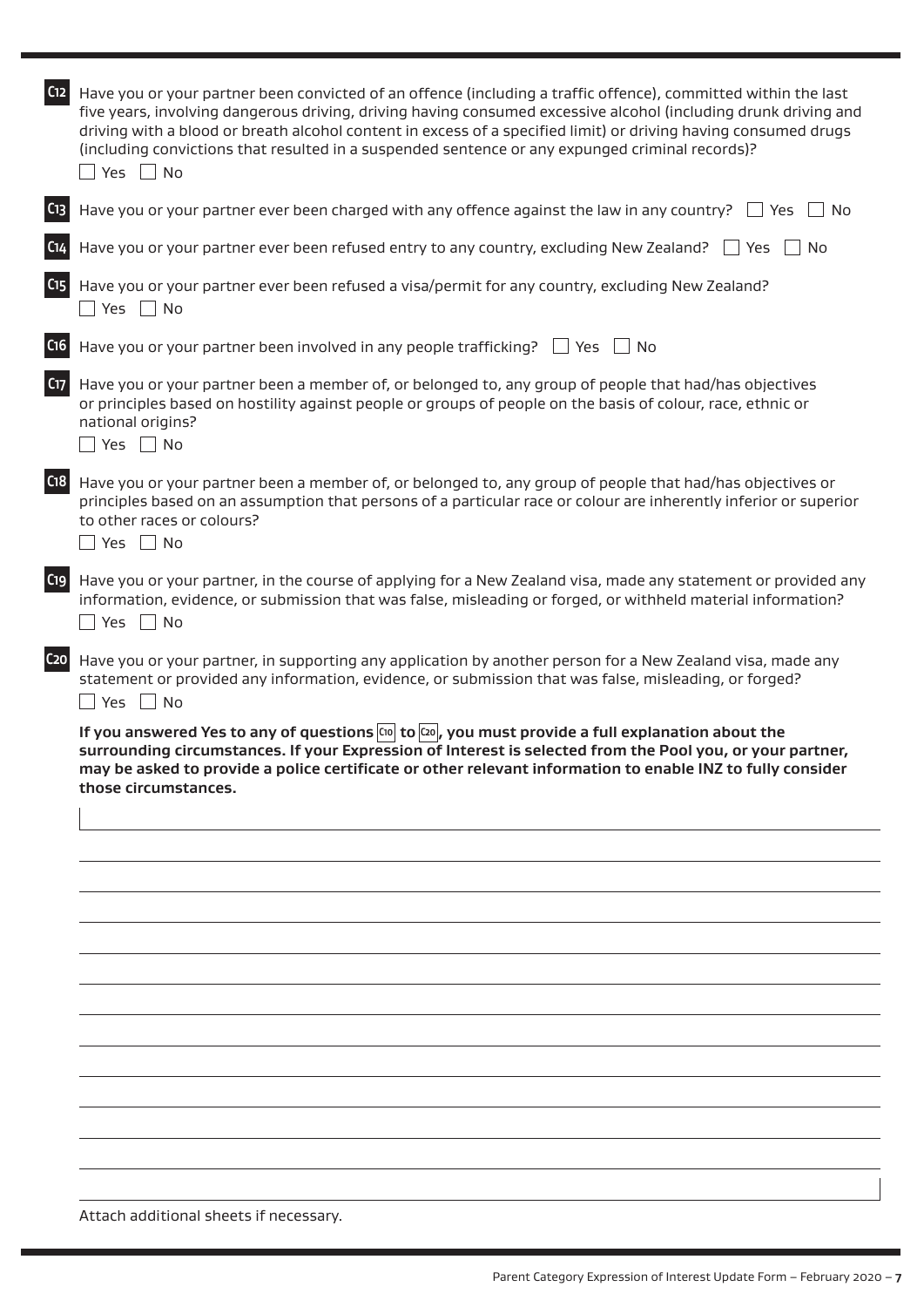|                | <b>Section D</b> Health requirements                                                                                                                                                                                                                                                                                                                     |
|----------------|----------------------------------------------------------------------------------------------------------------------------------------------------------------------------------------------------------------------------------------------------------------------------------------------------------------------------------------------------------|
|                | Fill out this section if you need to update Health information.                                                                                                                                                                                                                                                                                          |
|                | In this section we need to confirm that you and any partner meet a minimum standard of health, which is a<br>prerequisite of the Parent Category. Providing accurate information about your health status is very important.                                                                                                                             |
|                | Questions $\boxed{p_1}$ to $\boxed{p_4}$ list medical conditions for which a medical waiver cannot be granted. People with these<br>conditions cannot ordinarily be granted residence in New Zealand.                                                                                                                                                    |
|                | If you do not have a partner who you are including in this Expression of Interest, answer each question for<br>yourself only.                                                                                                                                                                                                                            |
|                | Read the leaflet Health Requirements (INZ 1121) for more information.                                                                                                                                                                                                                                                                                    |
|                | Do you or your partner require, or are either of you likely to require, dialysis treatment in the immediate future?<br>$\Box$ Yes $\Box$ No                                                                                                                                                                                                              |
| D <sub>2</sub> | Do you or your partner have tuberculosis (TB)? $\Box$ Yes $\Box$ No                                                                                                                                                                                                                                                                                      |
| D <sub>3</sub> | Do you or your partner have severe haemophilia? $\Box$ Yes $\Box$ No                                                                                                                                                                                                                                                                                     |
| D <sub>4</sub> | Do you or your partner have a physical incapacity that requires full-time care? $\Box$ Yes<br>l No                                                                                                                                                                                                                                                       |
|                | If you answered Yes to any of questions $ b  \log  b $ , you must provide an explanation of your medical<br>condition. If, having considered your explanation, we assess that your medical condition is one for which<br>a medical waiver cannot be granted, you will not be invited to apply for residence.                                             |
| <b>D5</b>      | Have you or your partner been exposed to, or diagnosed with, any infectious or communicable diseases?                                                                                                                                                                                                                                                    |
|                | No<br>Yes                                                                                                                                                                                                                                                                                                                                                |
| D <sub>6</sub> | Are you or your partner receiving, or have either of you received, any treatment for any psychiatric condition<br>or developmental disorder?<br>$\Box$ Yes $\Box$ No                                                                                                                                                                                     |
| <b>D7</b>      | Do you or your partner have any condition that is likely to require ongoing treatment or medication?<br>$\sqsupset$ Yes $\sqcap$ No                                                                                                                                                                                                                      |
|                | If you answered Yes to any of questions $\boxed{p_5}$ to $\boxed{p_7}$ , you must provide an explanation of your or your partner's<br>medical condition. If your Expression of Interest is selected from the Pool, you may be asked to provide a<br>medical certificate to confirm this information to enable INZ to fully consider those circumstances. |
|                |                                                                                                                                                                                                                                                                                                                                                          |
|                |                                                                                                                                                                                                                                                                                                                                                          |
|                |                                                                                                                                                                                                                                                                                                                                                          |
|                |                                                                                                                                                                                                                                                                                                                                                          |
|                |                                                                                                                                                                                                                                                                                                                                                          |
|                | Attach additional sheets if necessary.                                                                                                                                                                                                                                                                                                                   |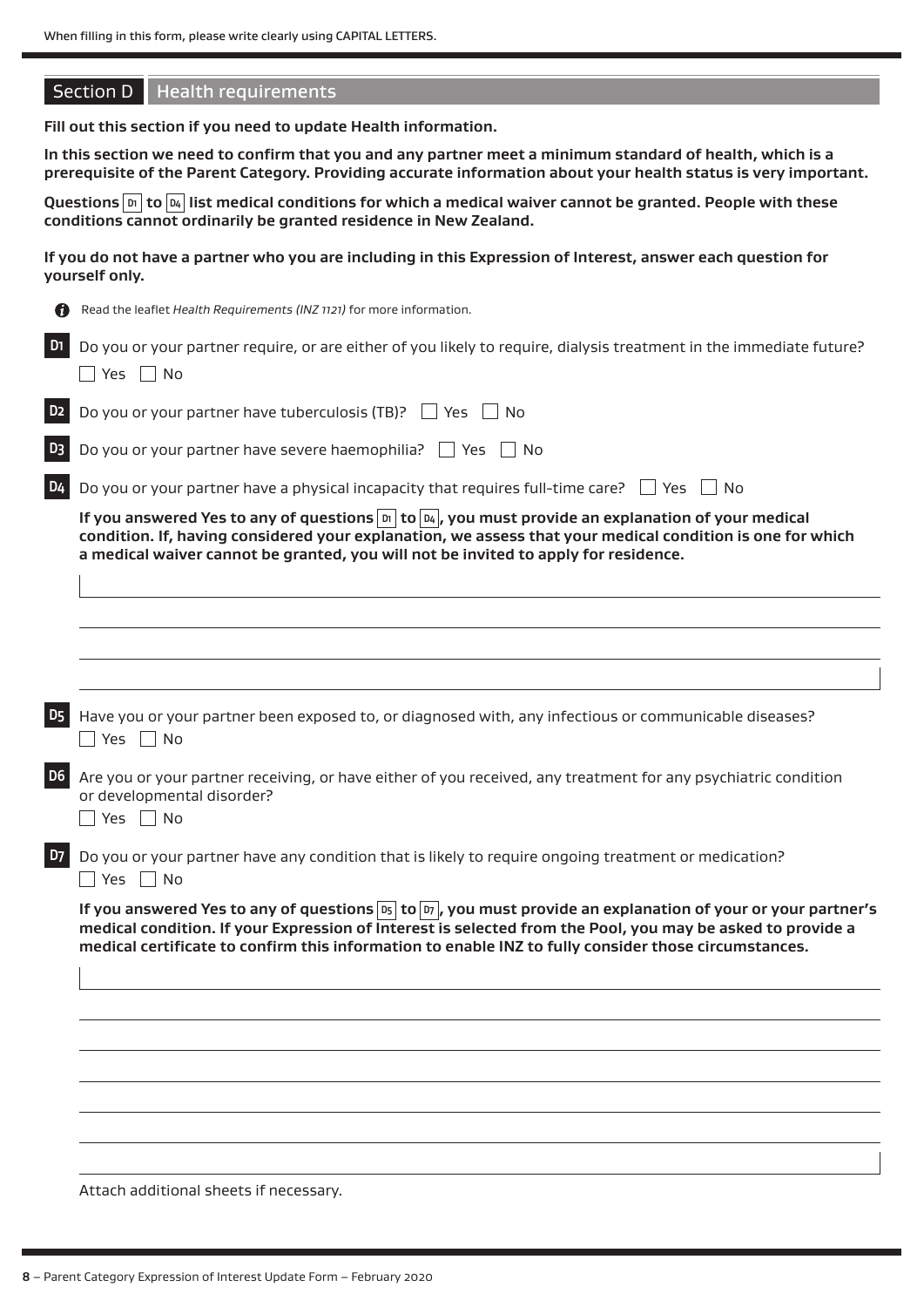# **Section E English language ability**

#### **Fill out this section if you need to update English language ability information.**

**In this section we ask you to confirm that you meet the minimum standard of English language, which is a prerequisite of the Parent Category. Provide the following details about your English language ability.** 

| n  | For more information, see 'English language ability' in the Parent Category Guide.                                                            |
|----|-----------------------------------------------------------------------------------------------------------------------------------------------|
| E1 | How do you meet the requirement for a minimum standard of English? (Select only one.)                                                         |
|    | $\Box$ Acceptable English Language test results. See the table on the next page. Go to $ s $                                                  |
|    | Completed a qualification, that was conducted entirely in English, to the minimum standard as defined in the<br>guide. Go to $ \mathbf{E}_4 $ |
|    | Gompleted qualifications that meet the minimum standard, as defined in the guide. Go to $ \mathbf{z} $                                        |
|    | $\Box$ Otherwise meets the minimum standard, as defined in the guide. Go to $ $ t $\scriptstyle\rm z$ $ $                                     |
|    | None of the above.                                                                                                                            |

*Note: You must pre-purchase English for Speakers of Other Languages (ESOL) tuition if you do not meet the minimum standard of English. You will need to attend English language classes once you arrive in New Zealand.*

#### Acceptable English language test results

#### The following English language test results are acceptable:

| <b>Test</b>                                                                           | Minimum score required                                                                                                                                                                   |
|---------------------------------------------------------------------------------------|------------------------------------------------------------------------------------------------------------------------------------------------------------------------------------------|
| International English Language Testing System<br>(IELTS) - General or Academic Module | 4.0 or more in at least two of the four skills (Listening, Reading, Writing and Speaking)<br>Or<br>An overall score of 5.0 or more                                                       |
| Test of English as a Foreign Language Internet-<br>based Test (TOEFL iBT)             | At least two of the following skill scores:<br>Listening: 2 or more<br>Reading: 2 or more<br>Writing: 11 or more<br>Speaking: 11 or more<br>Or<br>An overall score of 35 or more         |
| Pearson Test of English Academic (PTE<br>Academic)                                    | 29 or more in at least two of the four skills (Listening, Reading, Writing and Speaking)<br>Or<br>An overall score of 36 or more                                                         |
| Cambridge English B2 First (FCE)<br>or<br>B2 First for Schools (FCE for Schools)      | 142 or more in at least two of the four skills (Listening, Reading, Writing and Speaking)<br>Or<br>An overall score of 154 or more                                                       |
| Occupational English Test (OET)                                                       | Grade D or higher in at least two of the four skills (Listening, Reading, Writing and Speaking)<br>0r<br>Grade C or higher in all four skills (Listening, Reading, Writing and Speaking) |

**E2** Provide details explaining why you meet the minimum standard, as defined in the Guide.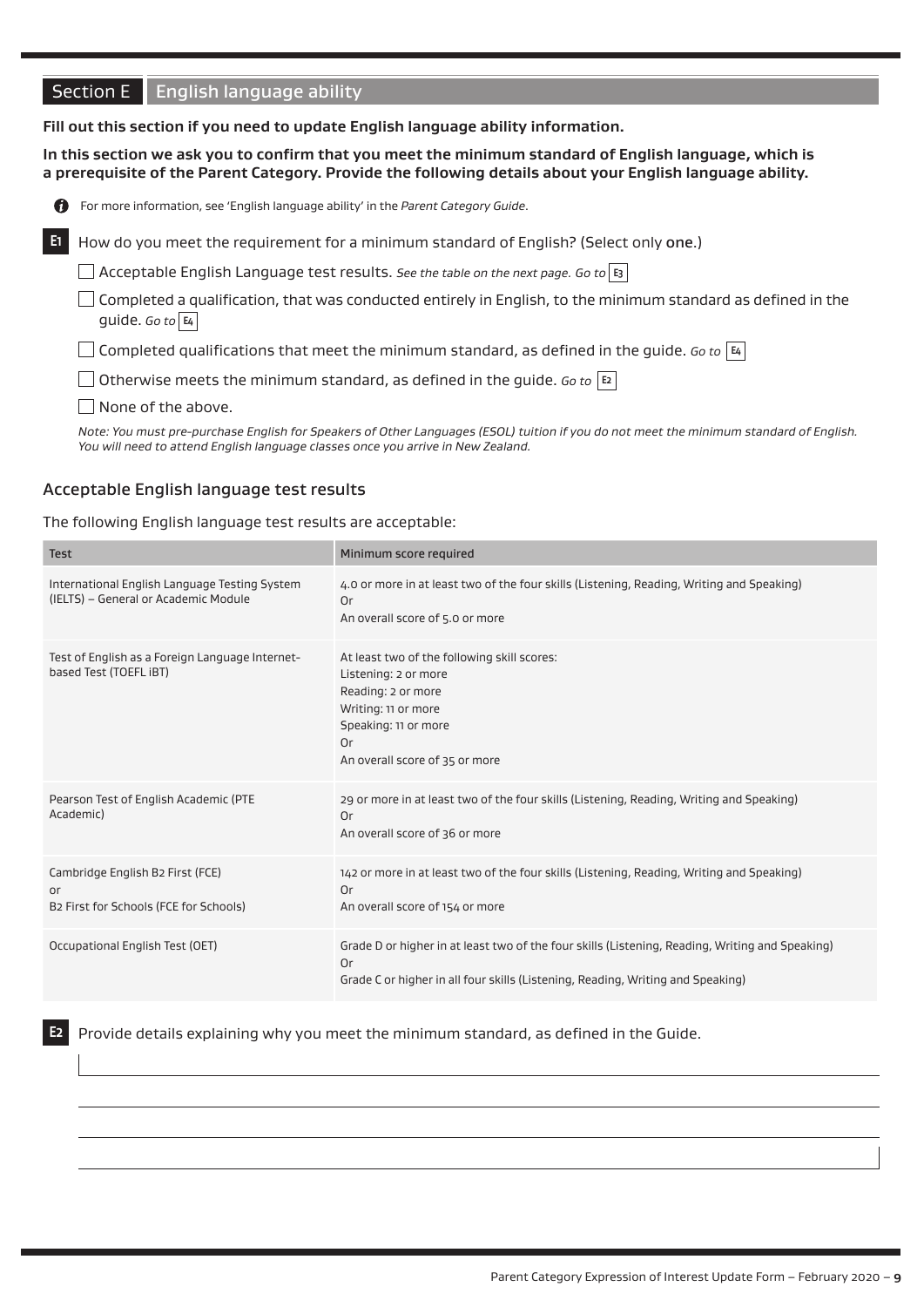**E3** If you have an acceptable English language test result, provide details below:

Please confirm which test you have taken, and provide the relevant test details that will allow us to verify your test results (e.g. test report form number, candidate/test taker ID, any other unique number assigned to you (e.g. secret number, registration number)).

|                                                                                                                                                                                                                                                                                     | Date you sat your test                  | $D + D + M + M + Y + Y + Y + Y$                                                                                                                                                                                                               |  |
|-------------------------------------------------------------------------------------------------------------------------------------------------------------------------------------------------------------------------------------------------------------------------------------|-----------------------------------------|-----------------------------------------------------------------------------------------------------------------------------------------------------------------------------------------------------------------------------------------------|--|
|                                                                                                                                                                                                                                                                                     | Listening score                         |                                                                                                                                                                                                                                               |  |
|                                                                                                                                                                                                                                                                                     | Reading score                           |                                                                                                                                                                                                                                               |  |
|                                                                                                                                                                                                                                                                                     | Writing score                           |                                                                                                                                                                                                                                               |  |
|                                                                                                                                                                                                                                                                                     | Speaking score                          |                                                                                                                                                                                                                                               |  |
|                                                                                                                                                                                                                                                                                     | Overall score (if applicable)           |                                                                                                                                                                                                                                               |  |
| E4                                                                                                                                                                                                                                                                                  |                                         | How does your partner meet the requirement for a minimum standard of English (select only one)?                                                                                                                                               |  |
|                                                                                                                                                                                                                                                                                     |                                         | Acceptable English language test results, as set out in the table above. Go to $\vert$ E6                                                                                                                                                     |  |
|                                                                                                                                                                                                                                                                                     | guide. Go to Section F: Family details. | Completed a qualification, that was conducted entirely in English, to the minimum standard as defined in the                                                                                                                                  |  |
|                                                                                                                                                                                                                                                                                     |                                         | Completed qualifications that meet the minimum standard, as defined in the guide. Go to Section F: Family details.                                                                                                                            |  |
|                                                                                                                                                                                                                                                                                     |                                         | Otherwise meets the minimum standard, as defined in the guide. Go to $ \mathfrak{s} $                                                                                                                                                         |  |
|                                                                                                                                                                                                                                                                                     | None of the above.                      |                                                                                                                                                                                                                                               |  |
|                                                                                                                                                                                                                                                                                     |                                         | Note: Your partner must pre-purchase English for Speakers of Other Languages (ESOL) tuition if they do not meet the minimum standard of<br>English. Your partner will need to attend English language classes once you arrive in New Zealand. |  |
| E5.                                                                                                                                                                                                                                                                                 |                                         | Provide details explaining why your partner meets the minimum standard, as defined in the Guide.                                                                                                                                              |  |
|                                                                                                                                                                                                                                                                                     |                                         |                                                                                                                                                                                                                                               |  |
|                                                                                                                                                                                                                                                                                     |                                         |                                                                                                                                                                                                                                               |  |
|                                                                                                                                                                                                                                                                                     |                                         |                                                                                                                                                                                                                                               |  |
| E6                                                                                                                                                                                                                                                                                  |                                         | If your partner has an acceptable English language test result, provide details below:                                                                                                                                                        |  |
| Please confirm which test they have taken, and provide the relevant test details that will allow us to verify their<br>test results (e.g. test report form number, candidate/test taker ID, any other unique number assigned to them<br>(e.g. secret number, registration number)). |                                         |                                                                                                                                                                                                                                               |  |
|                                                                                                                                                                                                                                                                                     |                                         |                                                                                                                                                                                                                                               |  |
|                                                                                                                                                                                                                                                                                     |                                         |                                                                                                                                                                                                                                               |  |
|                                                                                                                                                                                                                                                                                     | Date they sat their test                | $\begin{tabular}{c c c c c c c c} \hline $D$ & $D$ & $D$ & $M$ & $M$ & $M$ & $Y$ & $Y$ & $Y$ & $Y$ \\ \hline \end{tabular}$                                                                                                                   |  |
|                                                                                                                                                                                                                                                                                     | Listening score                         |                                                                                                                                                                                                                                               |  |
|                                                                                                                                                                                                                                                                                     | Reading score                           |                                                                                                                                                                                                                                               |  |
|                                                                                                                                                                                                                                                                                     | Writing score                           |                                                                                                                                                                                                                                               |  |
|                                                                                                                                                                                                                                                                                     | Speaking score                          |                                                                                                                                                                                                                                               |  |
|                                                                                                                                                                                                                                                                                     | Overall score (if applicable)           |                                                                                                                                                                                                                                               |  |
|                                                                                                                                                                                                                                                                                     |                                         |                                                                                                                                                                                                                                               |  |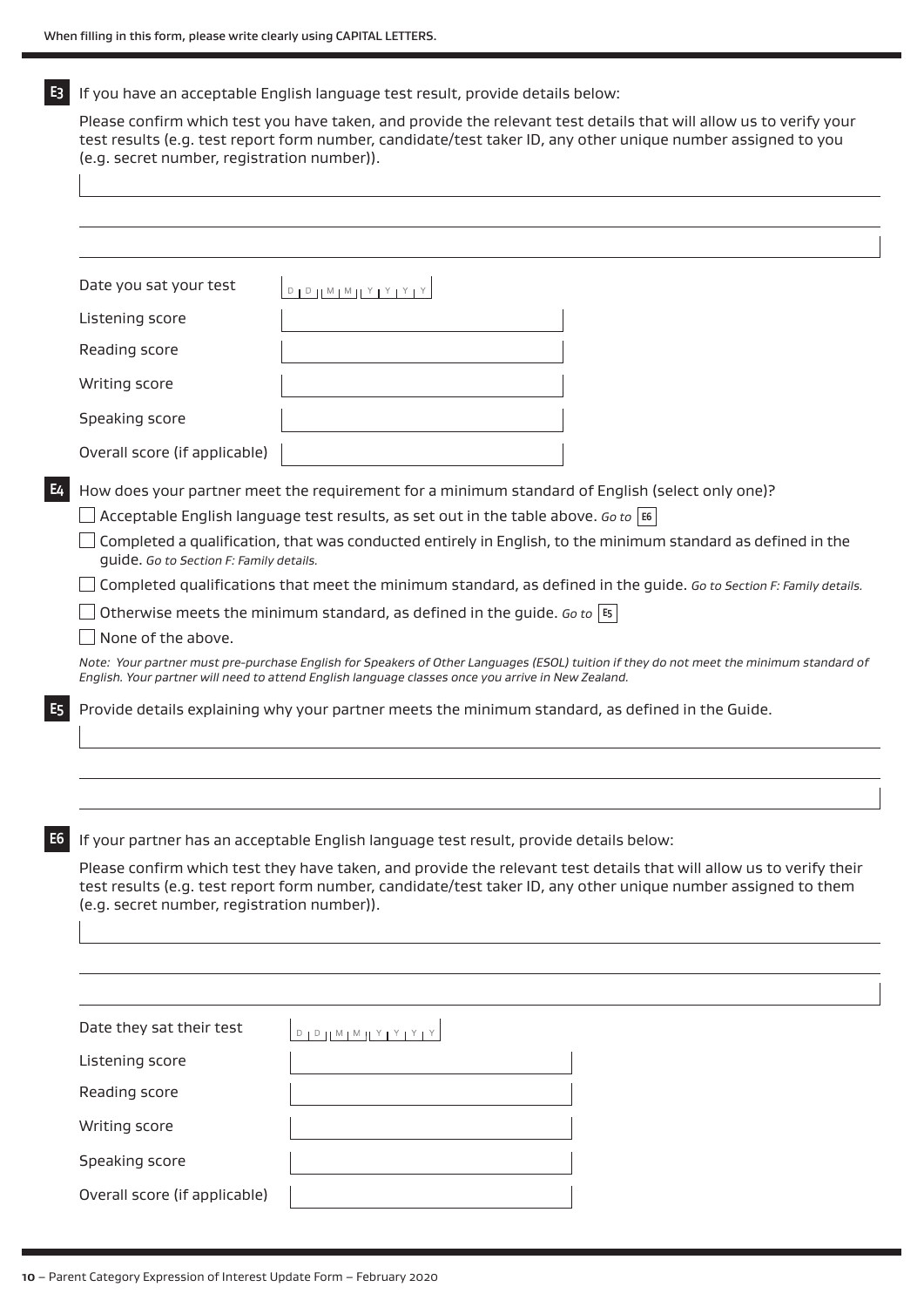# Section F Family details

**Fill out this section if you need to update Family details information.**

**In this section, please give details of ALL your family, whether they are migrating with you or not. It is not necessary to list deceased family members. If you or your partner have any dependent child(ren) you will not be eligible for residence under the Parent Category.**



For more information, see 'Family details' in the *Parent Category Guide*.



**F2** Please give your parents' details. Include both biological and adoptive parents, if applicable. If your parents are deceased, give details of legal guardians (if any), and/or grandparents.

| Full name | Gender<br>(M/F) | Date of birth<br>(DD/MM/YYYY) | Partnership status<br>(eg single, married,<br>partner etc) | Country of residence |
|-----------|-----------------|-------------------------------|------------------------------------------------------------|----------------------|
|           |                 | $\sqrt{2}$                    |                                                            |                      |
|           |                 | $\sqrt{2}$                    |                                                            |                      |
|           |                 |                               |                                                            |                      |
|           |                 |                               |                                                            |                      |

**F3** Please give the details of your brothers and sisters. Include half-, step-, and adopted brothers and sisters.

| Full name | Gender<br>(M/F) | Date of birth<br>(DD/MM/YYYY) | Partnership status<br>(eg single, married,<br>partner etc) | Country of residence |
|-----------|-----------------|-------------------------------|------------------------------------------------------------|----------------------|
|           |                 |                               |                                                            |                      |
|           |                 | <b>Contract</b>               |                                                            |                      |
|           |                 | and a                         |                                                            |                      |
|           |                 |                               |                                                            |                      |
|           |                 | $\sim$                        |                                                            |                      |
|           |                 |                               |                                                            |                      |
|           |                 |                               |                                                            |                      |

**F4** Please give details of any children you have. Include any biological, adopted, and step-children from previous or current marriages/relationships.

| Full name | Gender<br>(M/F) | Date of birth<br>(DD/MM/YYYY) | Partnership status<br>(eg single, married,<br>partner etc) | Country of residence |
|-----------|-----------------|-------------------------------|------------------------------------------------------------|----------------------|
|           |                 |                               |                                                            |                      |
|           |                 |                               |                                                            |                      |
|           |                 |                               |                                                            |                      |
|           |                 |                               |                                                            |                      |
|           |                 |                               |                                                            |                      |
|           |                 |                               |                                                            |                      |
|           |                 |                               |                                                            |                      |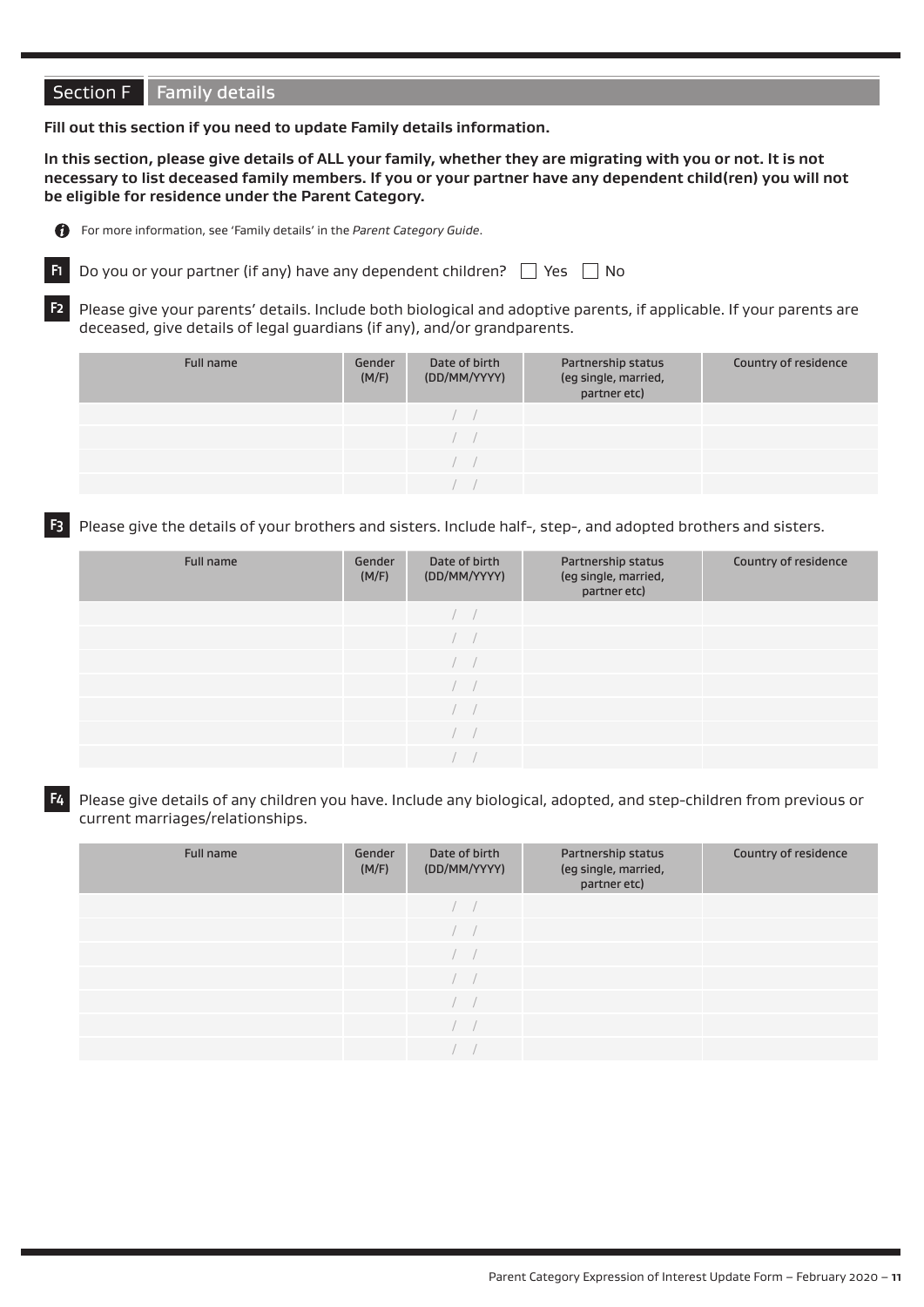# Answer questions **F5** to **F7** if you are including a partner.

#### **In the following questions, please give details of ALL your partner's family. It is not necessary to list deceased family members.**

**F5** Please give your partner's parents' details. Include both biological and adoptive parents, if applicable. If both parents are deceased, give details of legal guardians (if any), and/or grandparents.

| Full name | Gender<br>(M/F) | Date of birth<br>(DD/MM/YYYY) | Partnership status<br>(eg single, married,<br>partner etc) | Country of residence |
|-----------|-----------------|-------------------------------|------------------------------------------------------------|----------------------|
|           |                 |                               |                                                            |                      |
|           |                 |                               |                                                            |                      |
|           |                 |                               |                                                            |                      |
|           |                 |                               |                                                            |                      |

#### **F6** Please give the details of your partner's brothers and sisters. Include half-, step-, and adopted brothers and sisters.

| Full name | Gender<br>(M/F) | Date of birth<br>(DD/MM/YYYY) | Partnership status<br>(eg single, married,<br>partner etc) | Country of residence |
|-----------|-----------------|-------------------------------|------------------------------------------------------------|----------------------|
|           |                 |                               |                                                            |                      |
|           |                 |                               |                                                            |                      |
|           |                 |                               |                                                            |                      |
|           |                 |                               |                                                            |                      |
|           |                 |                               |                                                            |                      |
|           |                 |                               |                                                            |                      |

**F7** Does your partner have any children? This includes biological children, adopted children, and step-children from previous marriages/relationships.

#### Yes. *Provide details below.*

No. *Go to Section G: Sponsor details.*

| Full name | Gender<br>(M/F) | Date of birth<br>(DD/MM/YYYY) | Partnership status<br>(eg single, married,<br>partner etc) | Country of<br>residence | Does the person<br>intend to migrate<br>with you? (Y/N) |
|-----------|-----------------|-------------------------------|------------------------------------------------------------|-------------------------|---------------------------------------------------------|
|           |                 | mark of                       |                                                            |                         |                                                         |
|           |                 | $\sim$                        |                                                            |                         |                                                         |
|           |                 | $\sim$                        |                                                            |                         |                                                         |
|           |                 |                               |                                                            |                         |                                                         |
|           |                 |                               |                                                            |                         |                                                         |
|           |                 |                               |                                                            |                         |                                                         |
|           |                 |                               |                                                            |                         |                                                         |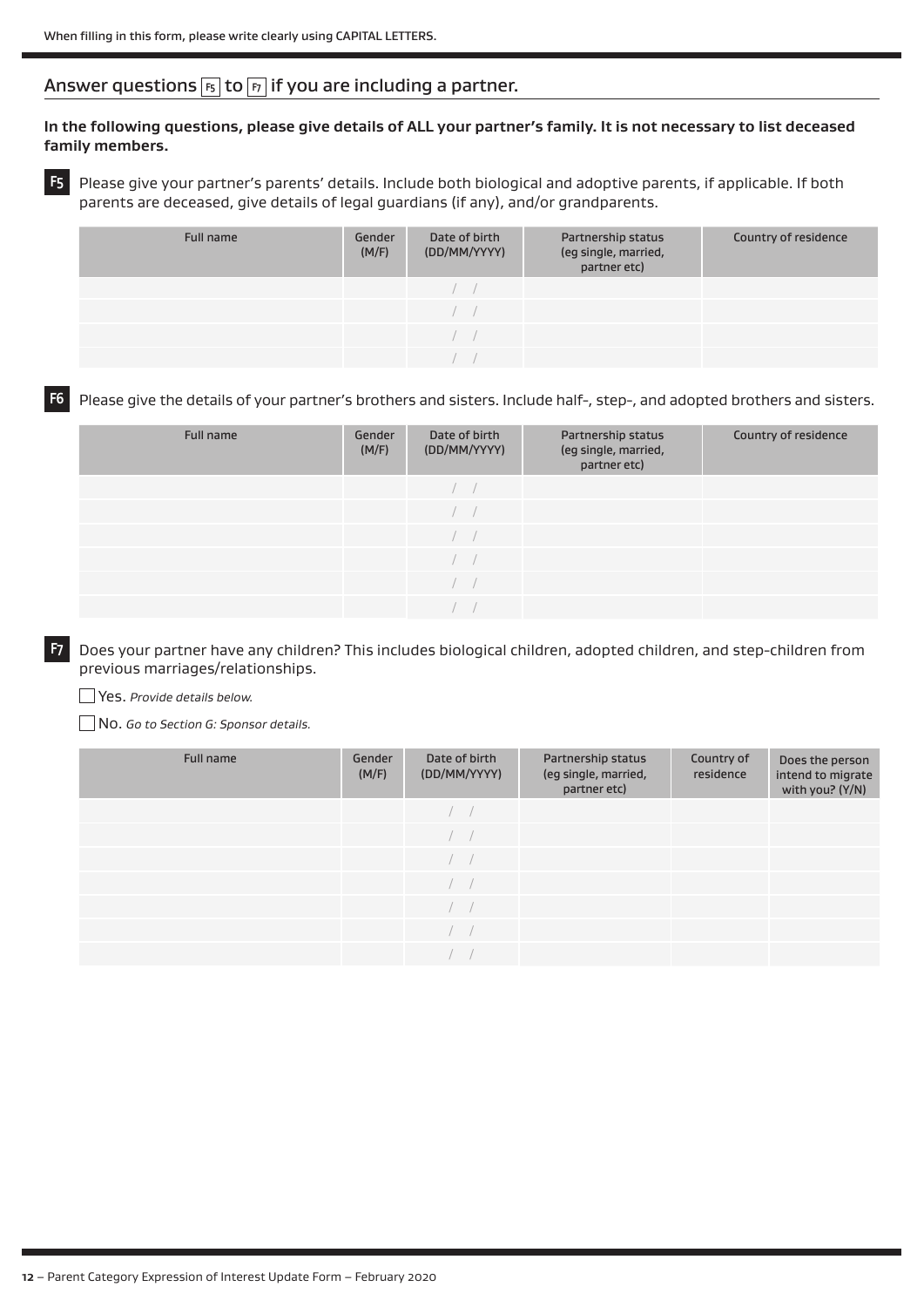|                | Section G<br><b>Sponsor details</b>                                                                                                                                                                                                                                                                                                                                         |  |  |  |  |
|----------------|-----------------------------------------------------------------------------------------------------------------------------------------------------------------------------------------------------------------------------------------------------------------------------------------------------------------------------------------------------------------------------|--|--|--|--|
|                | Complete questions $\boxed{61}$ tO $\boxed{619}$ or $\boxed{61}$ tO $\boxed{636}$ (if using joint income).                                                                                                                                                                                                                                                                  |  |  |  |  |
|                | For more information, see 'Sponsor details' in the Parent Category Guide.                                                                                                                                                                                                                                                                                                   |  |  |  |  |
| G <sub>1</sub> | How will you meet the sponsor income requirement?                                                                                                                                                                                                                                                                                                                           |  |  |  |  |
|                | Income of one sponsor (adult child). Please answer $\begin{bmatrix} 62 \\ -619 \end{bmatrix}$ ; or                                                                                                                                                                                                                                                                          |  |  |  |  |
|                | Joint income of two sponsors (adult child and their partner). Please answer G2 - G36                                                                                                                                                                                                                                                                                        |  |  |  |  |
|                | If your sponsor's partner will contribute towards meeting the minimum income requirement, your sponsor's<br>partner will need to agree to act as a second sponsor and undertake sponsorship obligations. You will also need<br>to provide evidence that your sponsor and their partner are in a genuine and stable partnership if you make an<br>application for residence. |  |  |  |  |
|                | Do not provide evidence with your Expression of Interest.                                                                                                                                                                                                                                                                                                                   |  |  |  |  |
| G <sub>2</sub> | Sponsor name as shown in their passport                                                                                                                                                                                                                                                                                                                                     |  |  |  |  |
|                | Family/last name<br>Given/first name(s)                                                                                                                                                                                                                                                                                                                                     |  |  |  |  |
|                |                                                                                                                                                                                                                                                                                                                                                                             |  |  |  |  |
| G3             | Other names they are known by or have ever been known by                                                                                                                                                                                                                                                                                                                    |  |  |  |  |
|                |                                                                                                                                                                                                                                                                                                                                                                             |  |  |  |  |
|                |                                                                                                                                                                                                                                                                                                                                                                             |  |  |  |  |
| G4             | G5 Date of birth D D M M Y Y Y Y<br>Gender<br>$\Box$ Male<br>$\Box$ Female                                                                                                                                                                                                                                                                                                  |  |  |  |  |
| G6             | Country of birth                                                                                                                                                                                                                                                                                                                                                            |  |  |  |  |
| G7             | Country (or countries) of citizenship                                                                                                                                                                                                                                                                                                                                       |  |  |  |  |
| G8             | Your sponsor's current address and telephone number.                                                                                                                                                                                                                                                                                                                        |  |  |  |  |
|                | Address                                                                                                                                                                                                                                                                                                                                                                     |  |  |  |  |
|                |                                                                                                                                                                                                                                                                                                                                                                             |  |  |  |  |
|                |                                                                                                                                                                                                                                                                                                                                                                             |  |  |  |  |
|                | Telephone (evening)<br>Telephone (daytime)                                                                                                                                                                                                                                                                                                                                  |  |  |  |  |
|                | Fax<br>Email                                                                                                                                                                                                                                                                                                                                                                |  |  |  |  |
|                |                                                                                                                                                                                                                                                                                                                                                                             |  |  |  |  |
|                | <b>Sponsor eligibility</b>                                                                                                                                                                                                                                                                                                                                                  |  |  |  |  |
|                | If your expression of interest is selected before your sponsor is eligible, you may not be invited to apply<br>for residence.                                                                                                                                                                                                                                               |  |  |  |  |
|                | For more information on sponsor eligibility, see 'Requirements to gain residence' in the Parent Category Guide.                                                                                                                                                                                                                                                             |  |  |  |  |
| G9             | Is your sponsor currently in New Zealand? $\Box$ Yes $\Box$ No                                                                                                                                                                                                                                                                                                              |  |  |  |  |
| G10            | Is your sponsor a New Zealand residence class visa holder or a New Zealand citizen?                                                                                                                                                                                                                                                                                         |  |  |  |  |
|                | Yes If applicable, what date were they first granted residence in New Zealand? $\lfloor$ D $\lfloor$ M $\lfloor$ M $\lfloor$ M $\rfloor$ Y $\rfloor$ Y $\lfloor$ Y $\rfloor$ Y $\lfloor$ Y $\rfloor$ Y $\lfloor$ Y $\rfloor$ Y $\lfloor$ Y $\rfloor$ Y $\lfloor$ Y $\rfloor$ Y $\lfloor$ Y $\rfloor$<br>No                                                                  |  |  |  |  |
| G11            | If your sponsor holds a residence class visa, is it subject to conditions under Section 49 of the Immigration Act?<br>No<br>Not applicable<br>Yes                                                                                                                                                                                                                           |  |  |  |  |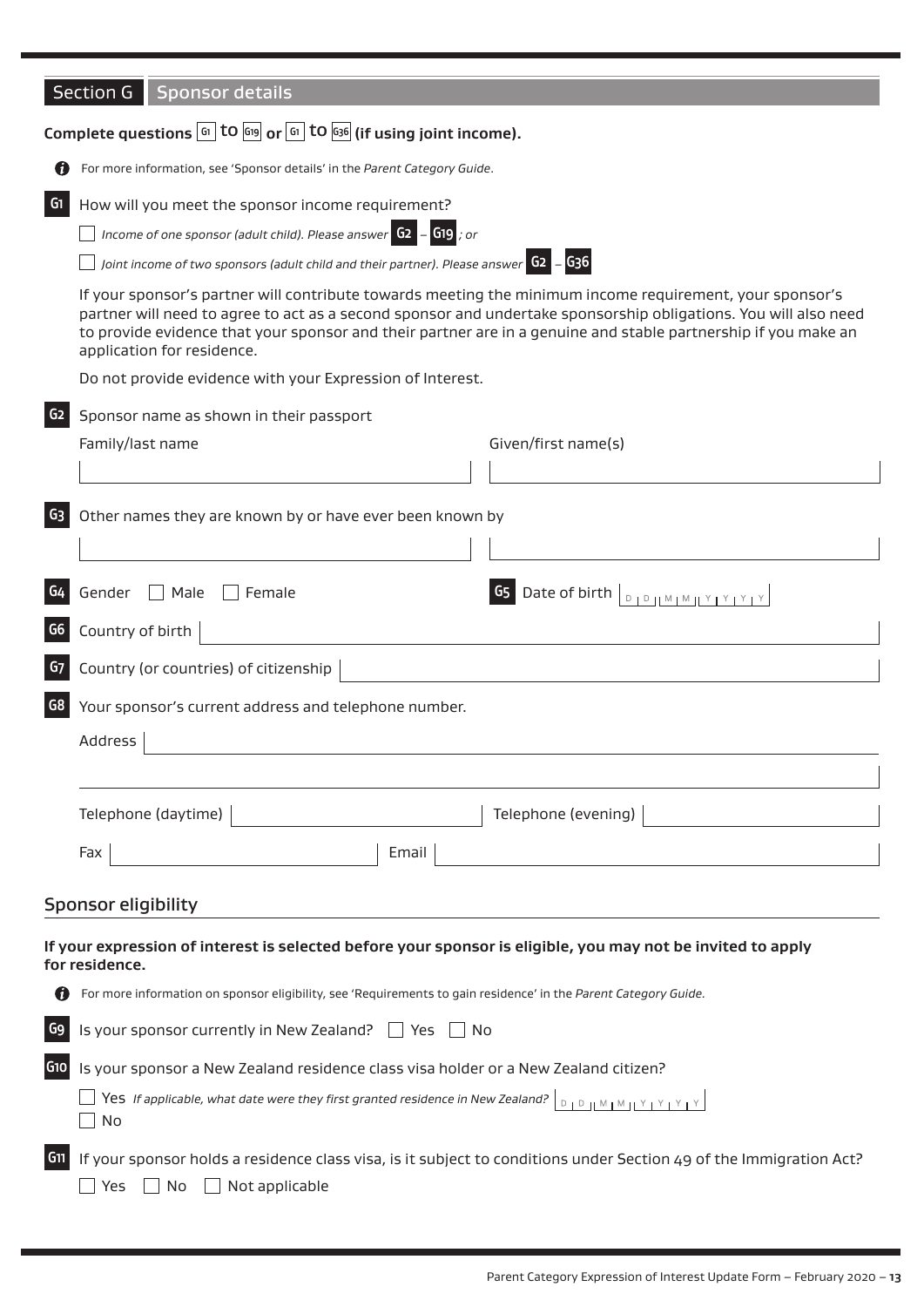| G12             | If your sponsor holds a New Zealand residence class visa, is your sponsor liable for deportation?<br>Yes<br>No<br>$\Box$ Not applicable                                  |  |  |  |
|-----------------|--------------------------------------------------------------------------------------------------------------------------------------------------------------------------|--|--|--|
| G13             | Is this sponsor currently sponsoring another person under the Parent Category?<br>Yes<br>$\vert$ $\vert$ No<br>Indicate names of the person/s currently being sponsored. |  |  |  |
|                 |                                                                                                                                                                          |  |  |  |
| G14             | Is New Zealand your sponsor's primary place of established residence?<br>$\Box$ Yes<br><b>No</b>                                                                         |  |  |  |
| G <sub>15</sub> | Has your sponsor previously breached any sponsorship obligations or do they have any outstanding debts as a<br>result of another sponsorship arrangement?                |  |  |  |
|                 | Yes $\Box$ No                                                                                                                                                            |  |  |  |
| G16             | Has your sponsor entered insolvency procedures or been adjudicated bankrupt? Fig. Yes<br>∣No                                                                             |  |  |  |
| G17             | Is your sponsor serving a custodial sentence or are they awaiting sentencing after being convicted of a crime<br>which carries a custodial sentence?                     |  |  |  |
|                 | $\Box$ No<br>Yes                                                                                                                                                         |  |  |  |
| G18             | Has your sponsor ever been convicted of an offence under Immigration law?<br>No<br>l Yes                                                                                 |  |  |  |
| G19             | Is your sponsor sponsoring you for the purpose of receiving a financial reward or fee?<br>$\vert$   Yes<br>No<br><b>Sponsor's Partner</b>                                |  |  |  |
|                 |                                                                                                                                                                          |  |  |  |
| G <sub>20</sub> | Sponsor's partner's name as shown in their passport                                                                                                                      |  |  |  |
|                 | Family/last name<br>Given/first name(s)                                                                                                                                  |  |  |  |
| G <sub>21</sub> | Other names they are known by or have ever been known by                                                                                                                 |  |  |  |
|                 |                                                                                                                                                                          |  |  |  |
| G <sub>22</sub> | $\Box$ Male<br><b>G23</b> Date of birth $\vert_{\Box_1\Box_1 \mathbb{M}_1 \mathbb{M}_1 \mathbb{M}_2 \mathbb{M}_3 \mathbb{M}_4}$<br>Gender<br>$\Box$ Female               |  |  |  |
| G <sub>24</sub> | Country of birth                                                                                                                                                         |  |  |  |
| G <sub>25</sub> | Country (or countries) of citizenship                                                                                                                                    |  |  |  |
|                 | Sponsor's Partner's eligibility                                                                                                                                          |  |  |  |
|                 | If your expression of interest is selected before the sponsor's partner is eligible, you may not be invited to apply.                                                    |  |  |  |
| G <sub>26</sub> | Is your sponsor's partner currently in New Zealand? $\Box$ Yes<br>∣ ∣No                                                                                                  |  |  |  |
| G <sub>27</sub> | Is your sponsor's partner a New Zealand residence class visa holder or a New Zealand citizen?                                                                            |  |  |  |
|                 | Yes If applicable, what date were they first granted residence in New Zealand?<br>$D + D + M + M + Y + Y + Y + Y$<br>No                                                  |  |  |  |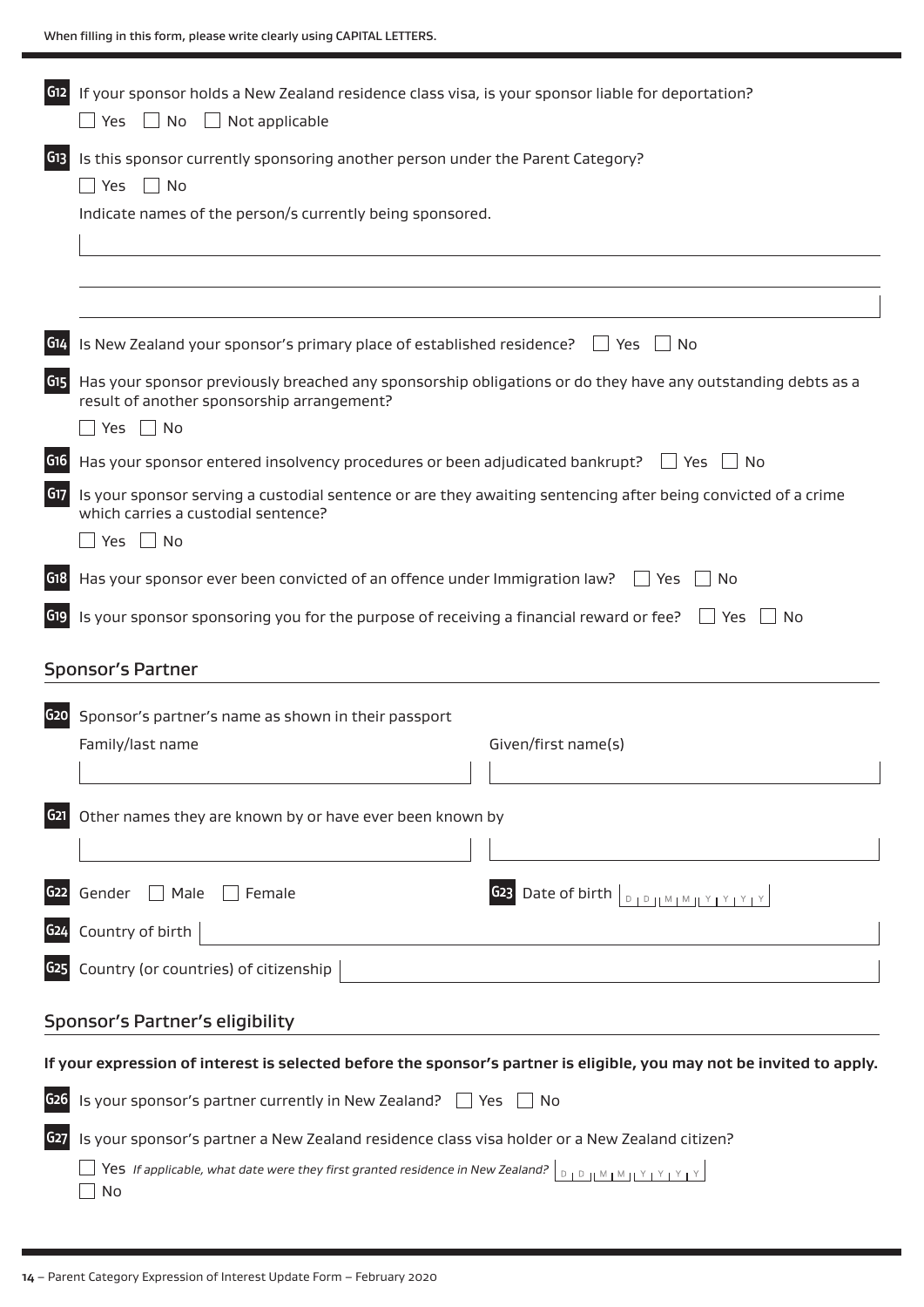| G <sub>28</sub> | If your sponsor's partner holds a residence class visa, is it subject to conditions under Section 49 of the<br>Immigration Act?<br>$\Box$ No<br>Yes<br>$\Box$ Not applicable                                                                                                              |
|-----------------|-------------------------------------------------------------------------------------------------------------------------------------------------------------------------------------------------------------------------------------------------------------------------------------------|
|                 |                                                                                                                                                                                                                                                                                           |
| G29             | If your sponsor's partner holds a New Zealand residence class visa, is your sponsor liable for deportation?<br>$\Box$ No<br>$\Box$ Not applicable<br>$\blacksquare$ Yes                                                                                                                   |
| G30             | Is this sponsor currently sponsoring another person under the Parent Category?<br>No<br>Yes                                                                                                                                                                                               |
|                 | Indicate names of the person/s currently being sponsored.                                                                                                                                                                                                                                 |
|                 |                                                                                                                                                                                                                                                                                           |
| G31             | Is New Zealand this sponsor's primary place of established residence?<br>No<br>$ $ Yes                                                                                                                                                                                                    |
| G <sub>32</sub> | Has this sponsor previously breached any sponsorship obligations or do they have any outstanding debts as a<br>result of another sponsorship arrangement?                                                                                                                                 |
|                 | $\Box$ No<br>Yes                                                                                                                                                                                                                                                                          |
| G <sub>33</sub> | Has this sponsor entered insolvency procedures or been adjudicated bankrupt? $\Box$ Yes<br>l No                                                                                                                                                                                           |
| G34             | Is this sponsor serving a custodial sentence or are they awaiting sentencing after being convicted of a crime<br>which carries a custodial sentence?                                                                                                                                      |
|                 | Yes $\Box$ No                                                                                                                                                                                                                                                                             |
| G <sub>35</sub> | Has this sponsor ever been convicted of an offence under Immigration law?<br>l Yes<br>No                                                                                                                                                                                                  |
| G <sub>36</sub> | Is this sponsor sponsoring you for the purpose of receiving a financial reward or fee?<br>$\overline{\phantom{a}}$ No<br>Yes                                                                                                                                                              |
|                 | <b>Section H</b><br><b>Sponsor's income</b>                                                                                                                                                                                                                                               |
|                 | Complete this section.                                                                                                                                                                                                                                                                    |
|                 | <b>C</b> For more information, see 'Sponsor's income' in the Parent Category Guide.                                                                                                                                                                                                       |
|                 | If you are invited to apply (ITA), your sponsor or your sponsor and their partner will need to meet the minimum income<br>requirement for two out of the past three years before your ITA date. For the current income thresholds please visit<br>our website at www.immigration.govt.nz. |
|                 | The minimum income requirement must be met by taxable income that is recorded on your sponsor's (or sponsors')<br>Inland Revenue tax statements (Summary of Income).                                                                                                                      |
| H <sub>1</sub>  | Do you understand that your sponsor/s will need to meet the minimum income requirement for two out of the<br>past three years before your ITA date?                                                                                                                                       |
|                 | Yes $\Box$ No                                                                                                                                                                                                                                                                             |
| H <sub>2</sub>  | Do you understand that evidence to support the income of your sponsor/s must be their Inland Revenue tax<br>statements?                                                                                                                                                                   |
|                 | Yes $\Box$ No                                                                                                                                                                                                                                                                             |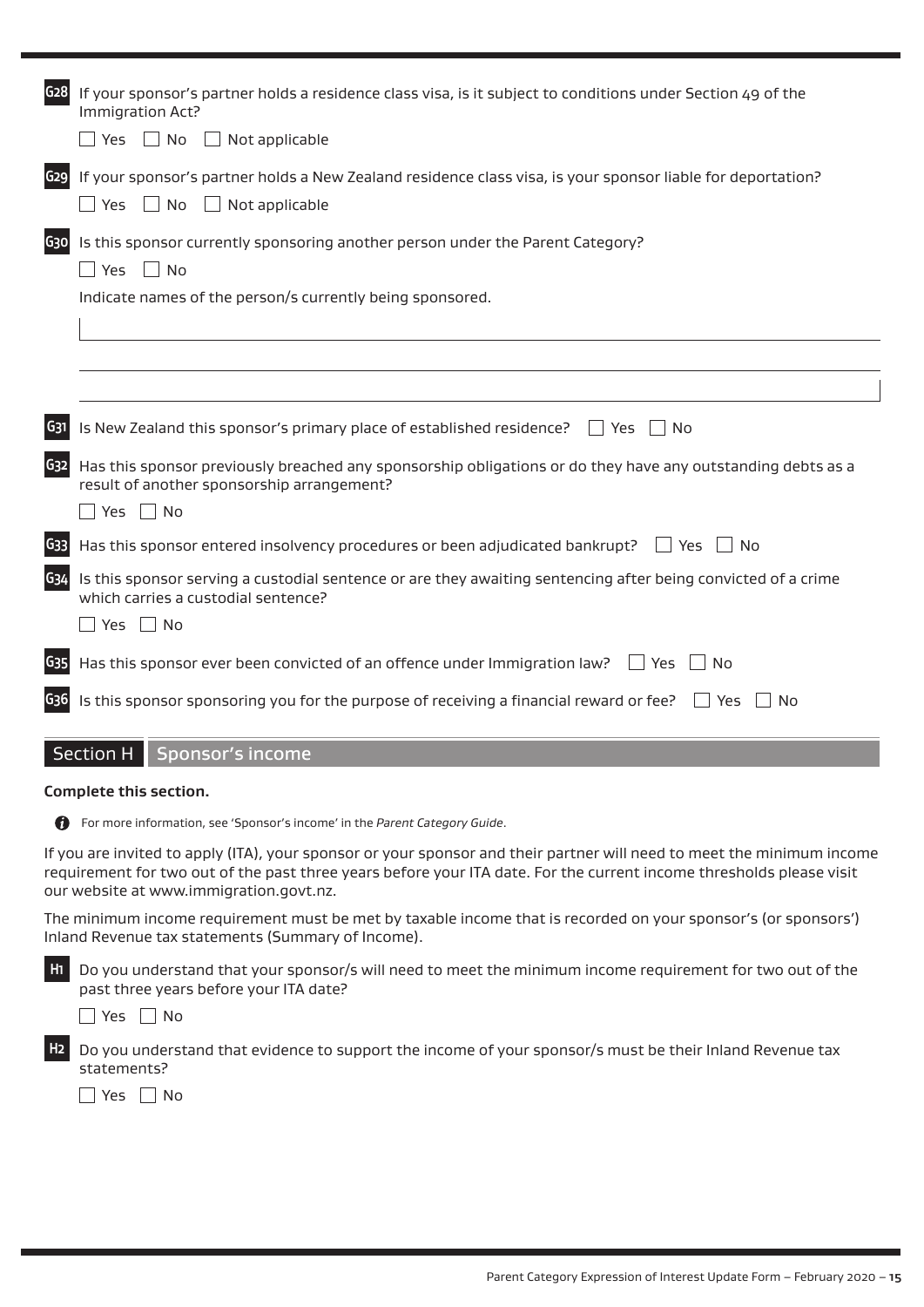# Section I Declaration for the Expression of Interest

#### **Complete this section.**

**This section must be signed by the principal submitter on behalf of all the people included in this Expression of Interest. Make sure you understand the declarations below before you sign and agree to them.**

For more information on the declarations sections, see 'Declarations' in the *Parent Category Guide*.

#### Important

I understand that if I make any false statements, or provide any false or misleading information, or have changed or altered this form in any material way, my Expression of Interest may not be accepted, any resident visa application may be declined and I may lose any right of appeal. I may become liable for deportation. I may also be committing an offence and liable to prosecution.

I understand the notes and questions in this form and I declare the information given about myself, my partner and any children is true and complete.

I declare that I have listed all my family members, including any adopted by law or by custom and my grandparents or legal guardians (if any) if both my parents are deceased, and understand that the non-declaration of any family members may result in that family member not being recognised as part of my family in future applications, my application being declined, or that I will become liable for deportation.

I will inform Immigration New Zealand of any relevant fact or change of circumstances that may (i) affect the decision on my application for a visa, or (ii) affect the decision to grant entry permission based on the visa I intend to apply for.

I declare that there are no matters or warrants outstanding, or investigations of any kind, which could have any current or future effect on the assessment of my good character, or the good character of any other persons included in this Expression of Interest.

I understand that if I have received immigration advice from an immigration adviser and if that immigration adviser is not licensed under the Immigration Advisers Licensing Act 2007 when they should be, INZ will return my Expression of Interest.

I authorise INZ to make any enquiries it deems necessary regarding the information provided on this form and to share this information with other Government agencies (including overseas agencies) to the extent necessary to make decisions about my immigration status. I also consent to any organisation providing relevant information to INZ about me.

I authorise INZ to provide information about my state of health and my immigration status to any health service agency. I authorise any health service agency to provide information about my state of health to INZ.

I accept that any advice given to me by INZ before expressing interest and submitting this form was intended to assist me, and acting on that does not mean that any later application for residence will be granted.

I understand that in order to work in certain occupations in New Zealand, registration is required by law. I accept that the grant of residence does not guarantee that registration will be granted.

I have not included any documents with this Expression of Interest.

| Signature of principal submitter |  |
|----------------------------------|--|
|                                  |  |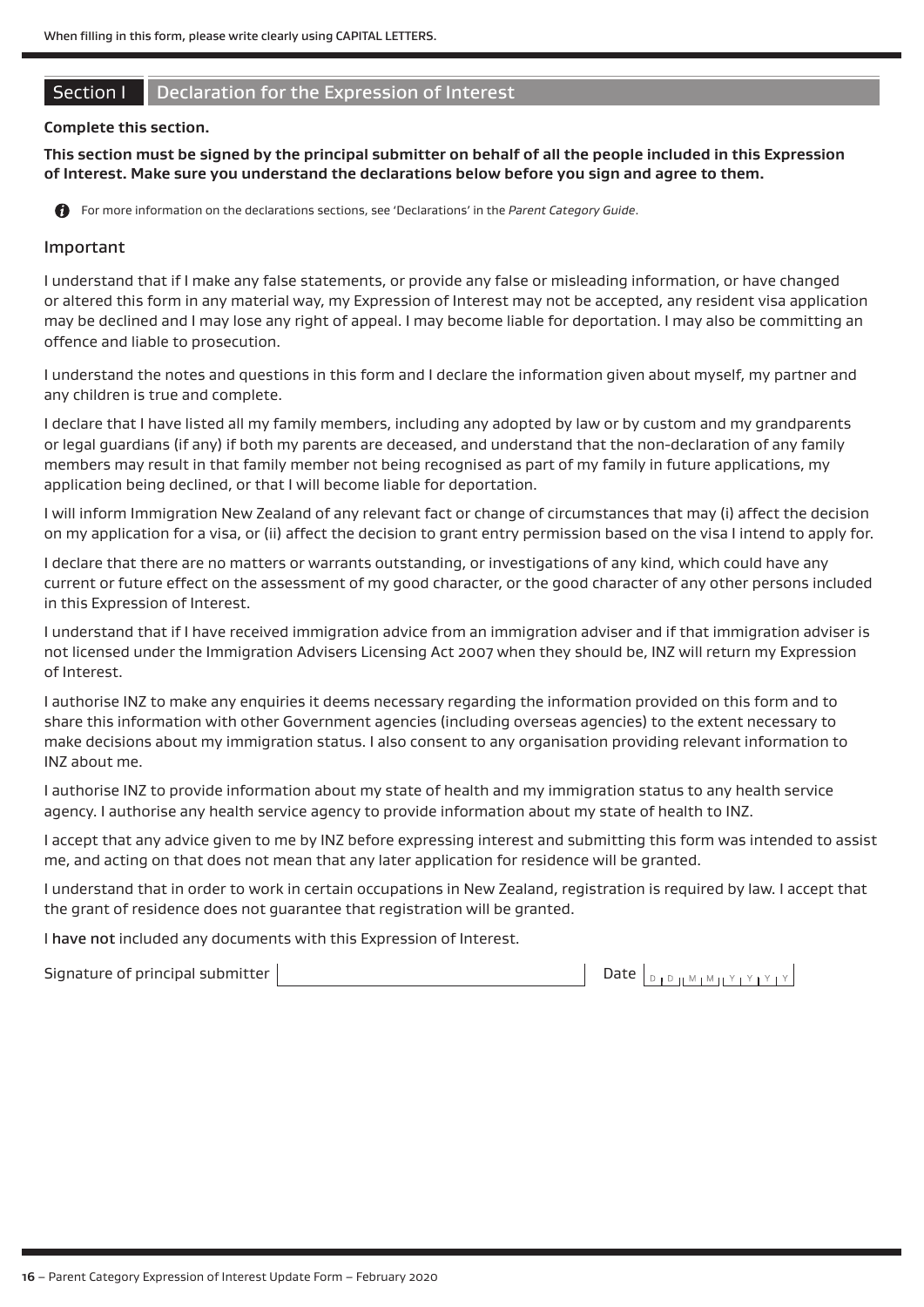|  |  | Section J   Immigration adviser's details |
|--|--|-------------------------------------------|
|--|--|-------------------------------------------|

#### **Complete this section if applicable.**

**This section must be completed by the submitter's immigration adviser. If the submitter does not have an immigration adviser, this section does not have to be completed.**

| h         | Tick the one option that applies to you.                                                                                                                                                                                                                                          |
|-----------|-----------------------------------------------------------------------------------------------------------------------------------------------------------------------------------------------------------------------------------------------------------------------------------|
|           | I am a licensed immigration adviser under the New Zealand Immigration Advisers Licensing Act 2007. Go to  2                                                                                                                                                                       |
|           | I am exempt from licensing under the New Zealand Immigration Advisers Licensing Act 2007. Go to   is  .                                                                                                                                                                           |
|           | If you are unlicensed when you should be licensed under the Immigration Advisers Licensing Act 2007,<br>INZ will return your client's expression of interest. It is an offence to provide immigration advice without<br>holding a licence, unless you are exempt.                 |
| 2         | Licensed advisers. Provide your licence details.                                                                                                                                                                                                                                  |
|           | Licence type: $\Box$ full<br>provisional<br>limited. List conditions specified in the register.                                                                                                                                                                                   |
|           |                                                                                                                                                                                                                                                                                   |
|           |                                                                                                                                                                                                                                                                                   |
|           | Licence number $ _{2+0}$<br>Go to Section K: Declaration by person assisting.                                                                                                                                                                                                     |
| $\vert$ 3 | Exempt from licensing. Tick the boxes below to show why you are exempt from licensing.                                                                                                                                                                                            |
|           | I provided immigration advice in an informal or family context only, and I did not provide the advice<br>systematically or for a fee.                                                                                                                                             |
|           | I am a New Zealand member of Parliament or member of their staff and I provided immigration advice as<br>part of my employment agreement.                                                                                                                                         |
|           | I am a foreign diplomat or consular staff.                                                                                                                                                                                                                                        |
|           | I am an employee of the New Zealand public service and I provided immigration advice within the scope<br>of my employment agreement.                                                                                                                                              |
|           | I am a lawyer and I hold a current practising certificate as a barrister or as a barrister and solicitor of the<br>High Court of New Zealand.                                                                                                                                     |
|           | I am employed by, or I am working as a volunteer for, a New Zealand community law centre where at least one<br>lawyer is on the employing body of the community law centre or is employed by or working as a volunteer for<br>the community law centre in a supervisory capacity. |
|           |                                                                                                                                                                                                                                                                                   |

 $\Box$  I am employed by, or I am working as a volunteer for, a New Zealand citizens advice bureau.

*Go to Section K: Declaration by person assisting.*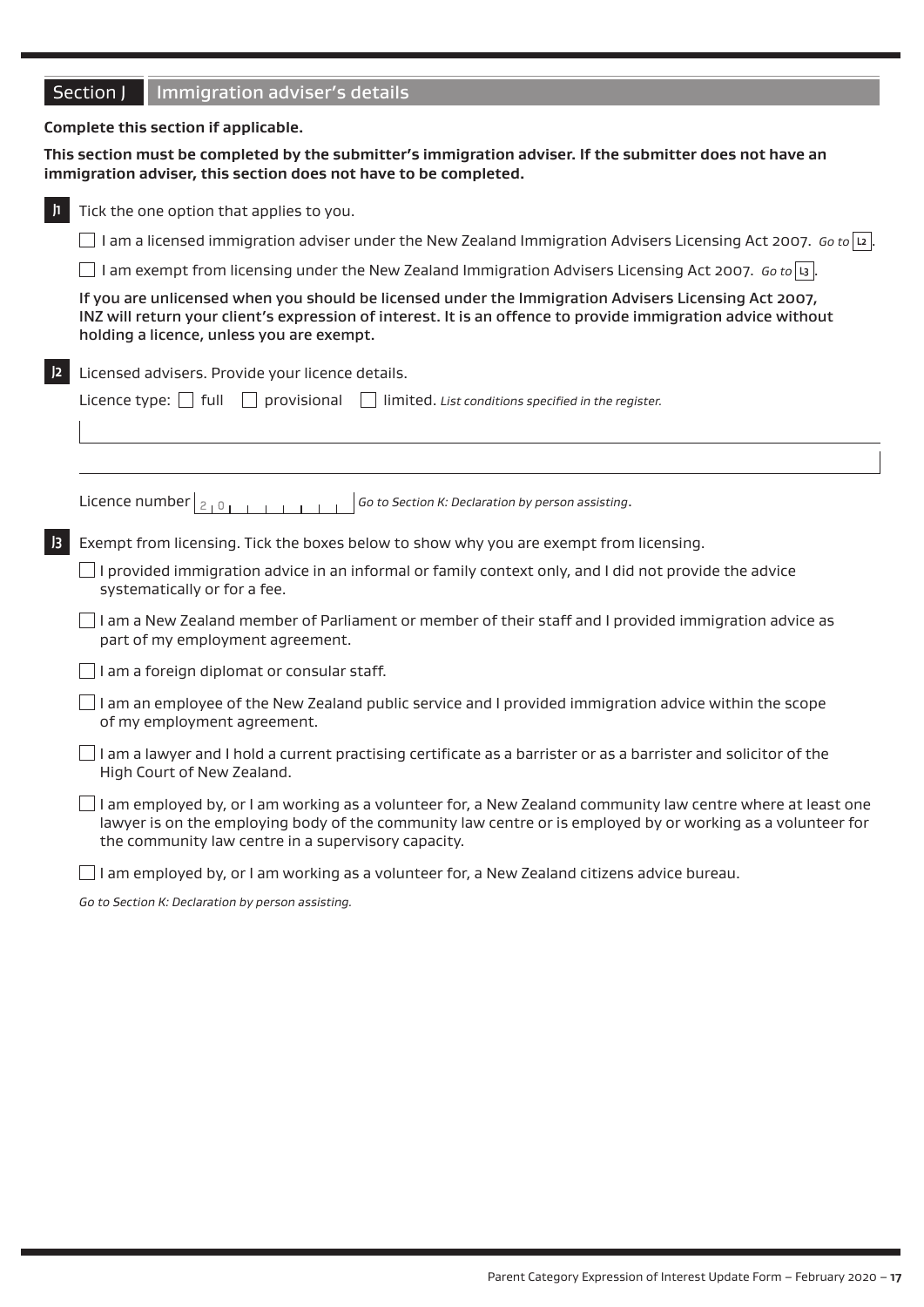### **Section K** Declaration by person assisting

#### **Complete this section if applicable.**

**This section must be completed and signed by the submitter's immigration adviser, or by any person who has assisted the submitter by providing immigration advice, explaining, translating, or filling in the form. If the submitter does not have an immigration adviser, and no one helped the submitter to fill in this form, this section does not have to be completed.**

*If you are unlicensed when you should be licensed under the Immigration Advisers Licensing Act 2007, INZ will return your client's Expression of Interest. It is an offence to provide immigration advice without holding a licence.*

*For more information, go to the Immigration Advisers Authority website www.iaa.govt.nz, or email info@iaa.govt.nz or write to them at PO Box 6222, Wellesley Street, Auckland 1141, New Zealand.*

Name and address of person assisting submitter.

Family/last name

Given/first name(s)

Company name (if applicable) and address

| For help search: www.nzbn.govt.nz |                   |
|-----------------------------------|-------------------|
| Telephone (day) $\vert$           | Telephone (night) |

Fax Fax Formail

I understand that after the submitter has signed this form it is an offence for me to change or add further information, change any documents attached to the form, or attach any further documents to the form. However, if changes are needed, the person making the changes must state on the form what information or documents have been changed and give reasons for the changes.

I note that the maximum penalty for this offence is a fine of up to NZ\$100,000 and/or a term of imprisonment of up to seven years.

I certify that the submitter asked me to help them complete this form and any additional forms. I certify that the applicant agreed that the information provided was correct before signing the declaration.

I have assisted the submitter as an interpreter/translator.

I have assisted the submitter with recording information on the form.

I have assisted the submitter in another way. *Specify*

I have provided immigration advice (as defined in the Immigration Advisers Licensing Act 2007) and my details in Section J: Immigration adviser's details are correct.

Signature of person assisting principal submitter

Date  $\begin{smallmatrix}\nD & D & D & D & M & M & M & M & Y & Y & Y & Y\n\end{smallmatrix}$ 

# Section L Submitting your Expression of Interest

Send your Expression of Interest to:

Immigration New Zealand PO Box 76895 Manukau City Auckland 2241 New Zealand

Please do not send any additional documents with this Expression of Interest.

You may attach additional pages required to answer questions in the form.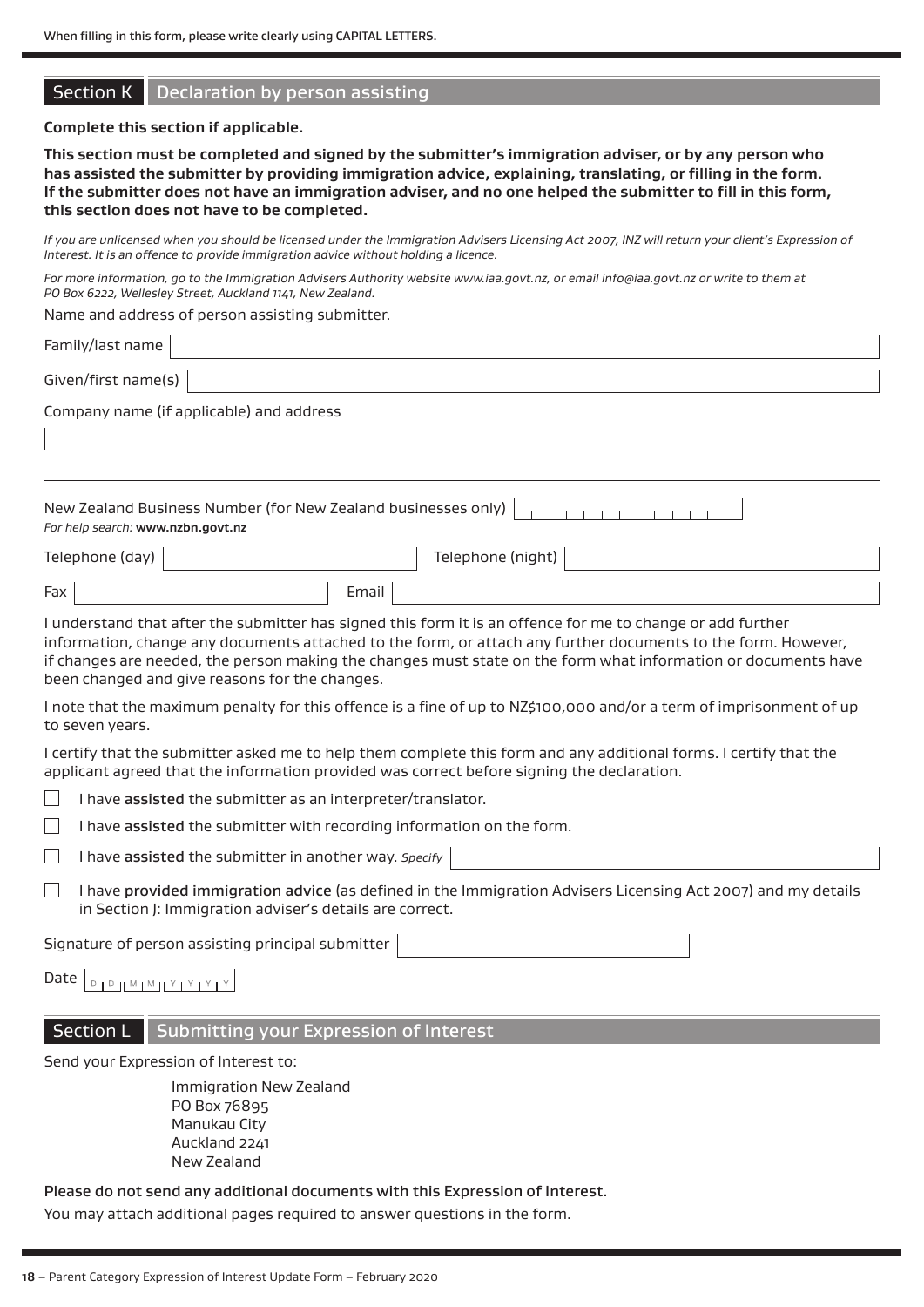# About the information you provide

The information about you and your family in this form is being collected to determine whether we will invite you to apply for residence in New Zealand and may also be used to contact you for research or marketing purposes or to advise you on immigration matters. This information may also be used to determine your entitlement to board a flight to come to or return to New Zealand. Your personal information will not be shared with airline check in agents, however a boarding message will be returned to the airline check in agent based on information you have supplied on this form.

The main recipient of the information is Immigration New Zealand (INZ), a service of the Ministry of Business, Innovation and Employment, but it may also be shared with other Government agencies that are entitled to this information under applicable legislation. In particular, the Ministry of Social Development (Work and Income) may be given information about your personal resources.

The collection of the information is authorised by the Immigration Act 2009 and the Immigration Regulations made under that Act. The supply of the information is voluntary, but if you do not supply the mandatory information required by the Expression of Interest form, then your Expression of Interest cannot be accepted.

You will, if you are in New Zealand, have the right to see the information about you held by INZ, and to ask for any of it to be corrected if you think that is necessary. INZ addresses can be found on our website at www.immigration.govt.nz.

#### **For more information**

If you have questions about completing the form:

- see our website www.immigration.govt.nz/contactus
- telephone our call centre on 0508 558 855 (within New Zealand).